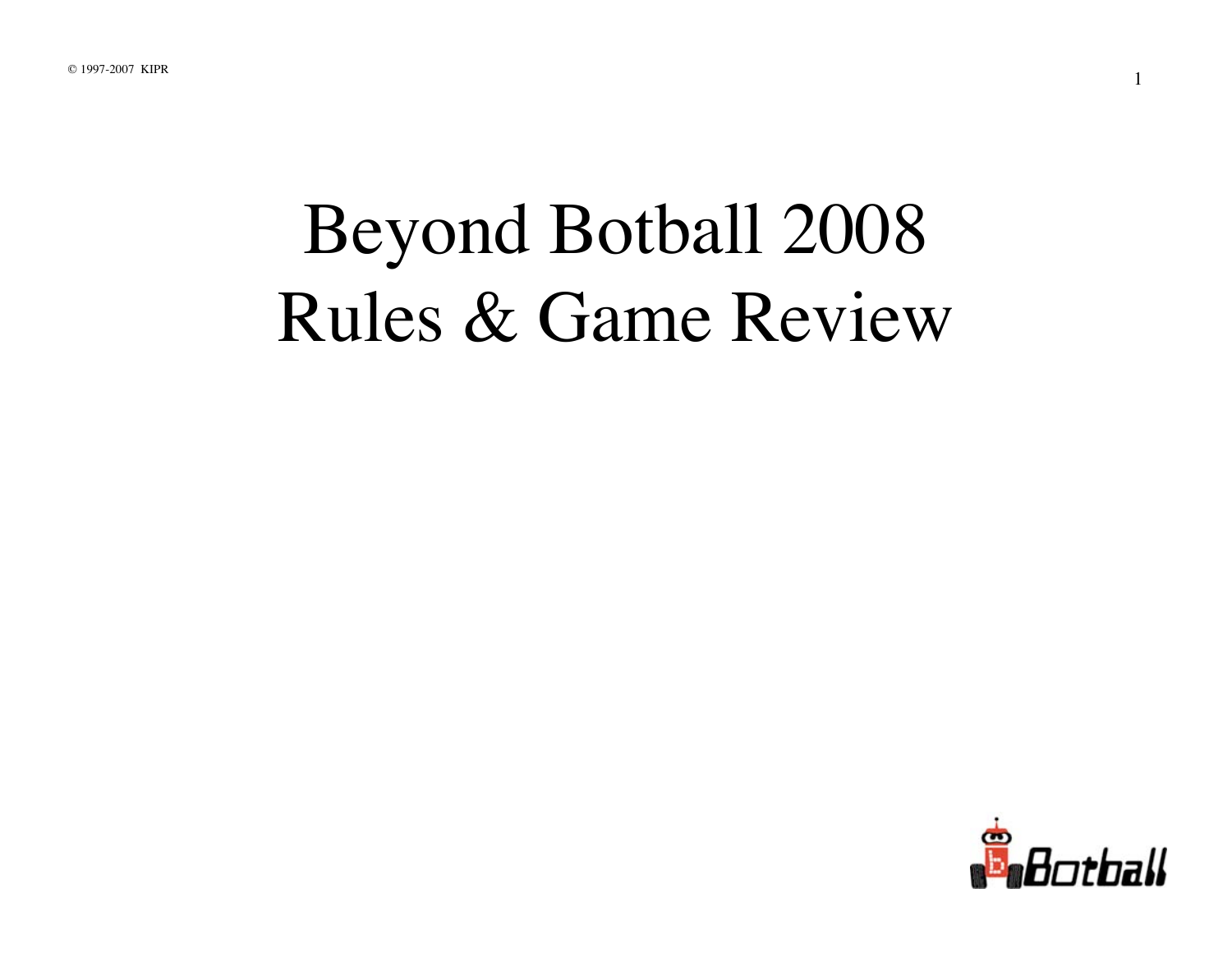# 2008 Botball Sponsors



#### **NASA Robotics Alliance Project**

- Diamond Circle Sponsor

#### **SolidWorks Corporation**

- National Partner in Education



#### **Innovation First, Incorporated**

- Platinum Level



#### **Robotevents.com**

- Platinum Level

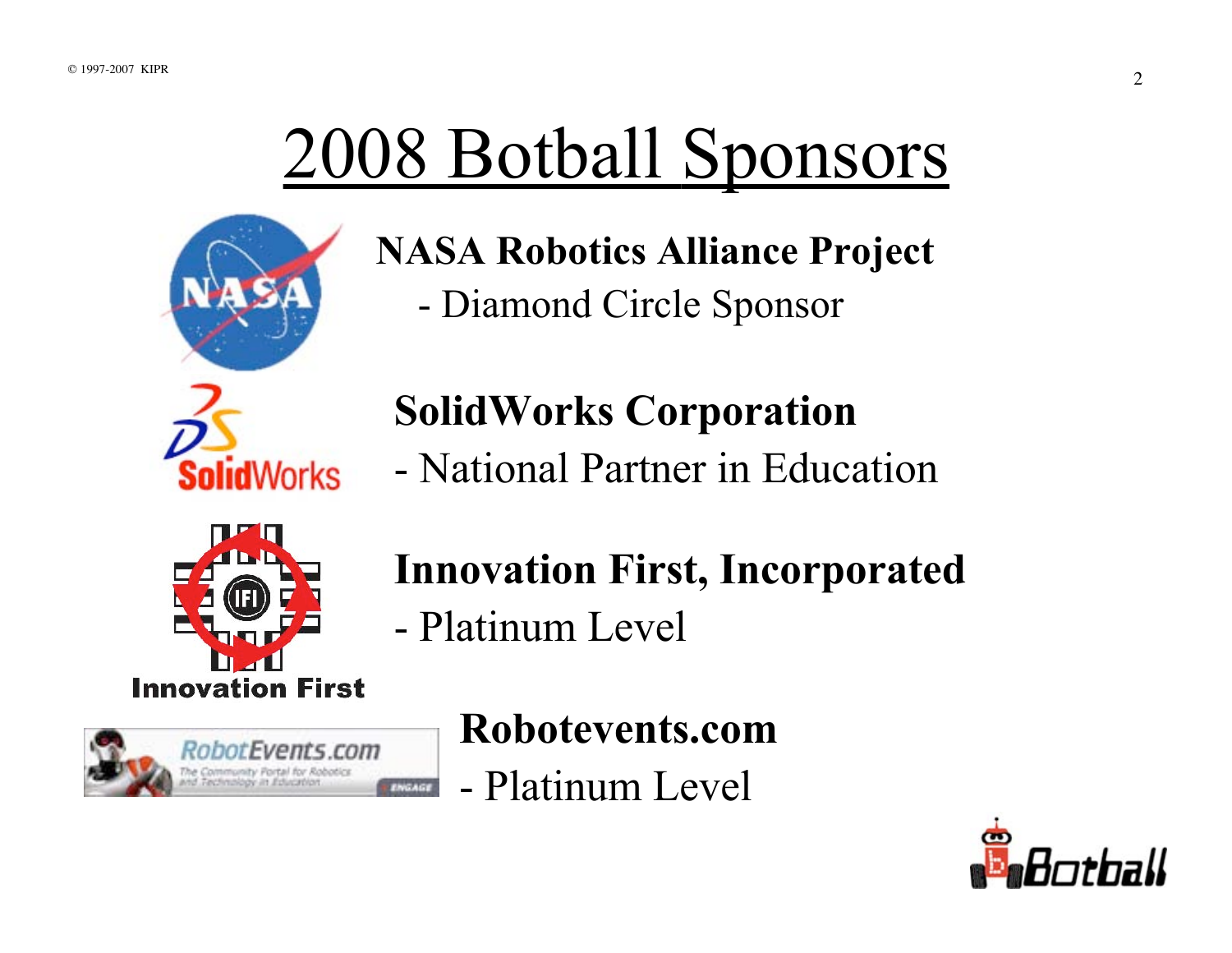#### 2008 Botball Sponsors

#### **iRobot** Gold Level



**Naval Research Laboratory** Gold Level

#### **SSTAR Group: Subsurface Science Technology And Research Group**

Gold Level

**University of Oklahoma** Gold Level

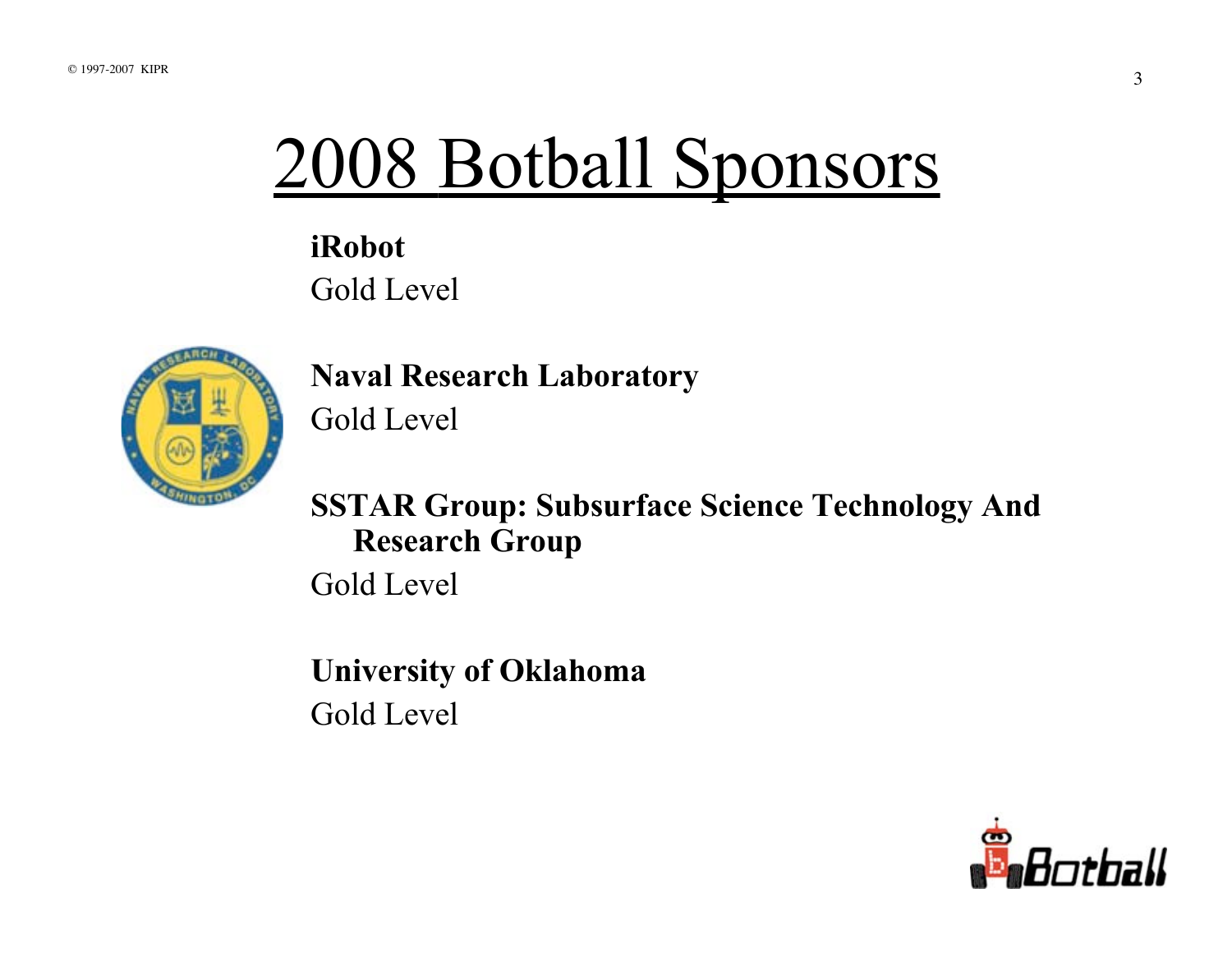# Beyond Botball Tournament

- The Beyond Botball Challenge & documentation is provided free by KIPR for educational use.
- Beyond Botball is designed as a project for a robotics, programming, systems or independent study class
- The International Beyond Botball Tournament is held each year in conjunction with the National Conference on Educational Robotics
- Beyond Botball team entry forms and conference registration can be found at www.botball.org
- The 2008 Beyond Botball Tournament will be held in conjunction with GCER 2008 July 7-11, 2008 at the University of Oklahoma

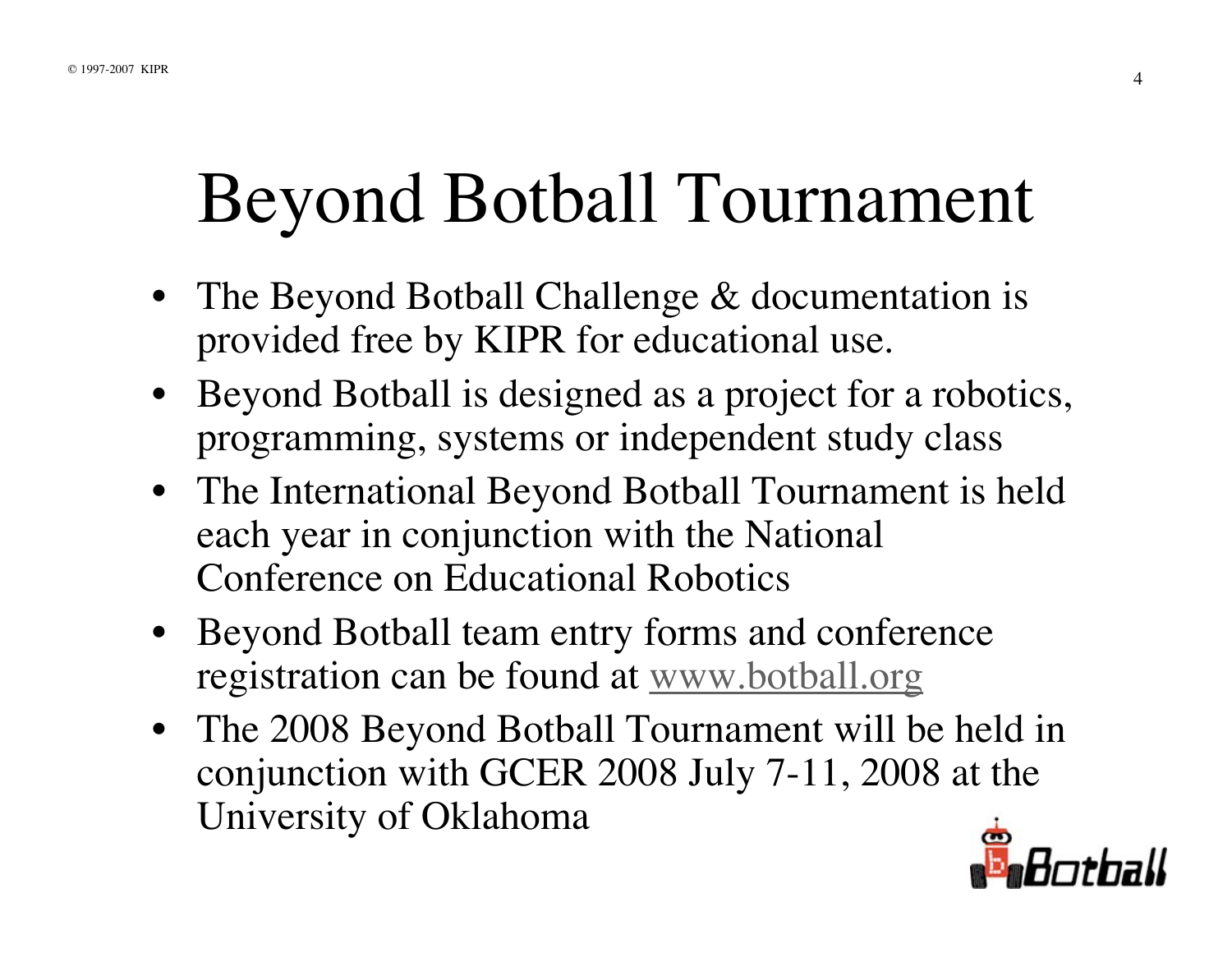#### Rules Update History

• v0.4: 12/05/07 Game rules first released

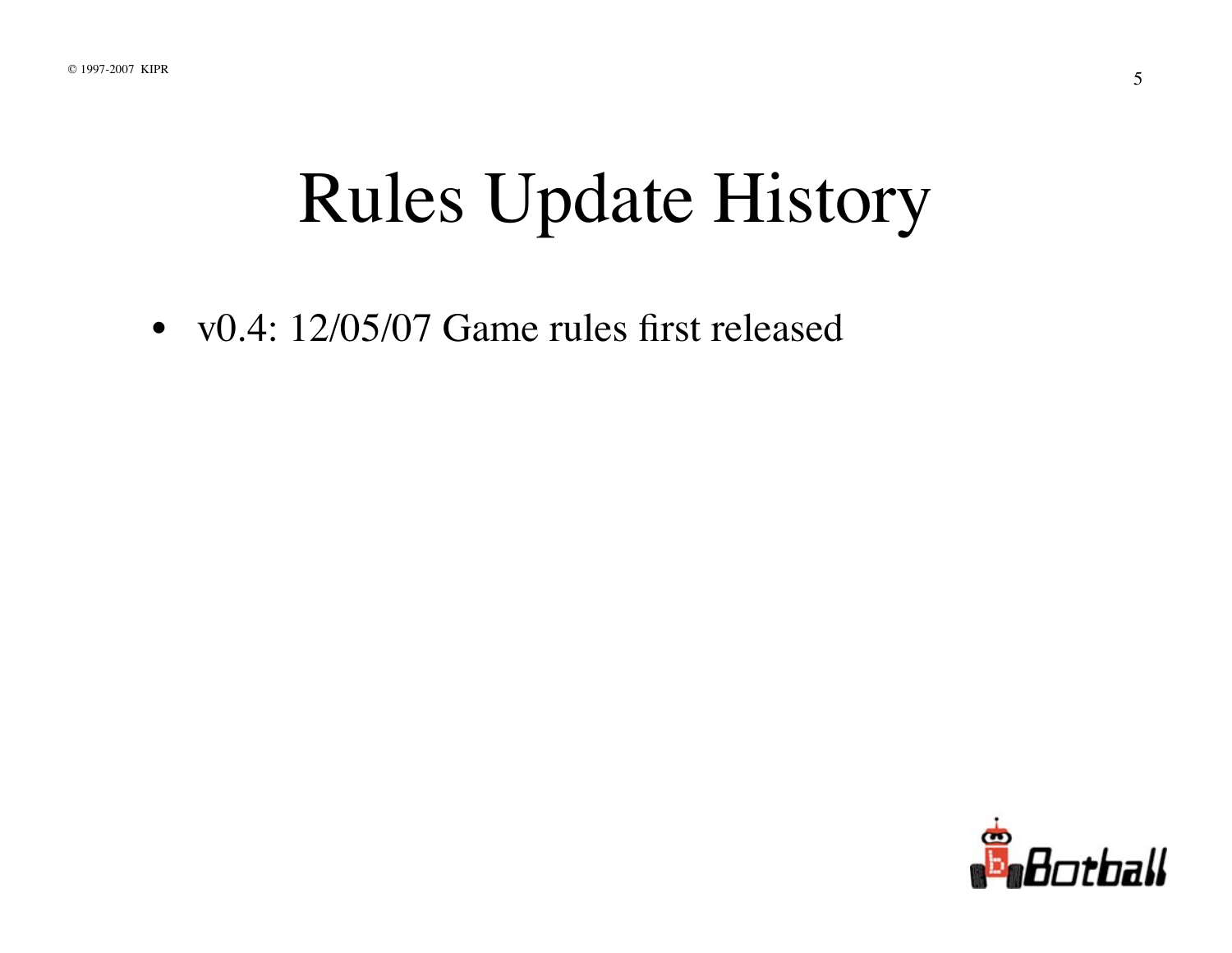#### Robot Construction Rules

- 1. A team's entry (all materials placed on the game-board) must mass less than 10kg (22 pounds).
- 2. A team's entry (all materials placed on the game-board) must fit within the starting boxes. The upper box 30.5cm by 55cm (12" by 21.75") and the lower starting box is 57cm by 57cm (22.5" by 22.5"). Both starting boxes are 38cm high (15").
- 3. The team's entry may not contain or release pressurized materials at greater than 7 bar (100 psi).
- 4. The team's entry may not release any liquids during the game, or before, during, or after the game while the team is at the game table.
- 5. The team's entry may not release any gasses while at the game table that are considered hazardous by the judges, or are at a temperature below 0 $\rm{^oC}$  (32 $\rm{^oF}$ ) or above 50 $\rm{^oC}$  (122 $\rm{^oF}$ ).

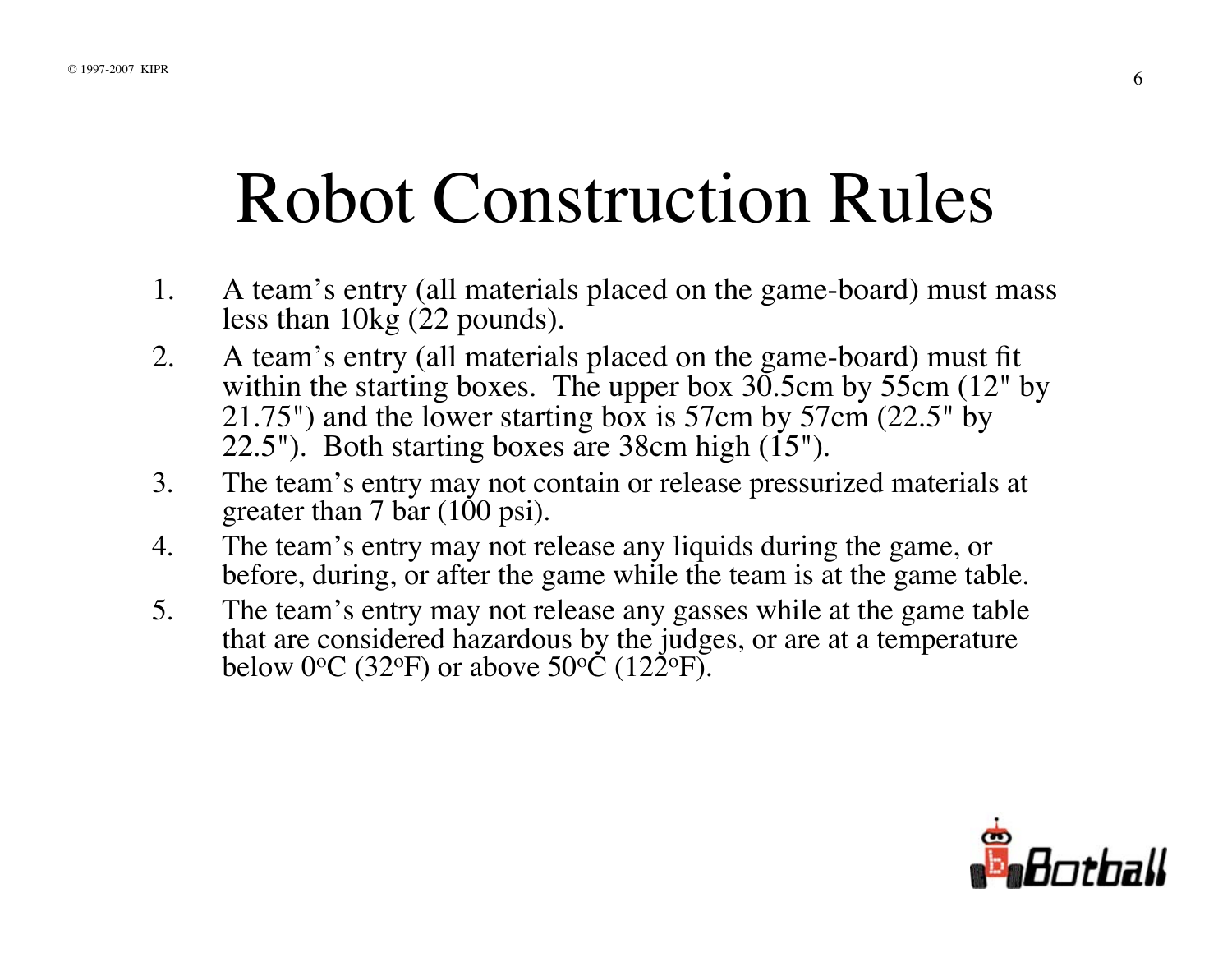# Robot Construction Rules (2)

- 6. Robots may not contain features (manipulators, protrusions or materials) that are designed to, or are deemed by the judges likely to, cause damage or destruction to the game board or to a reasonably constructed opponent robot.
- 7. A team's entry may not contain features (manipulators, protrusions or materials) that are designed to, or are deemed by the judges likely to, cause jamming or entanglement of a reasonably constructed opponent robot. Blocking and containing of opponent robots is allowed.
- 8. Robots must operate autonomously (no external power or control from outside of the game board area will be allowed).
- 9. Each team may only have a maximum of four independent structures on the game board at a time.
- 10. Each robot must have a name suitable for broadcast over a PA system.

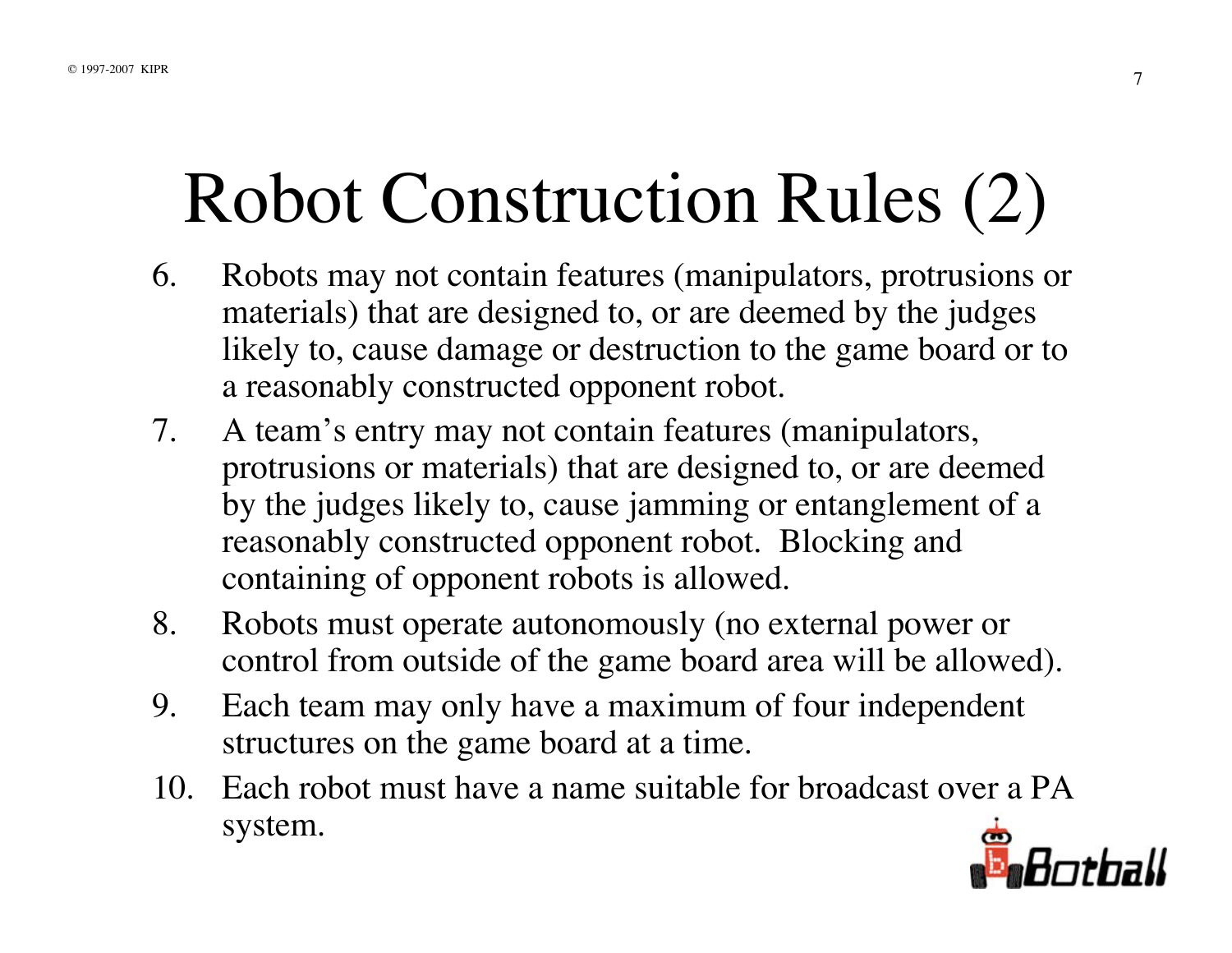### Robot Construction Rules (3)

- 11. Team entries may NOT contain parts that may reasonably be confused with game pieces (entries may not contain colored foam balls, etc)
- 12. A team's entry may be made out of any materials or parts (including Botball and non-Botball kits) as long as the entry conforms to the construction rules above.

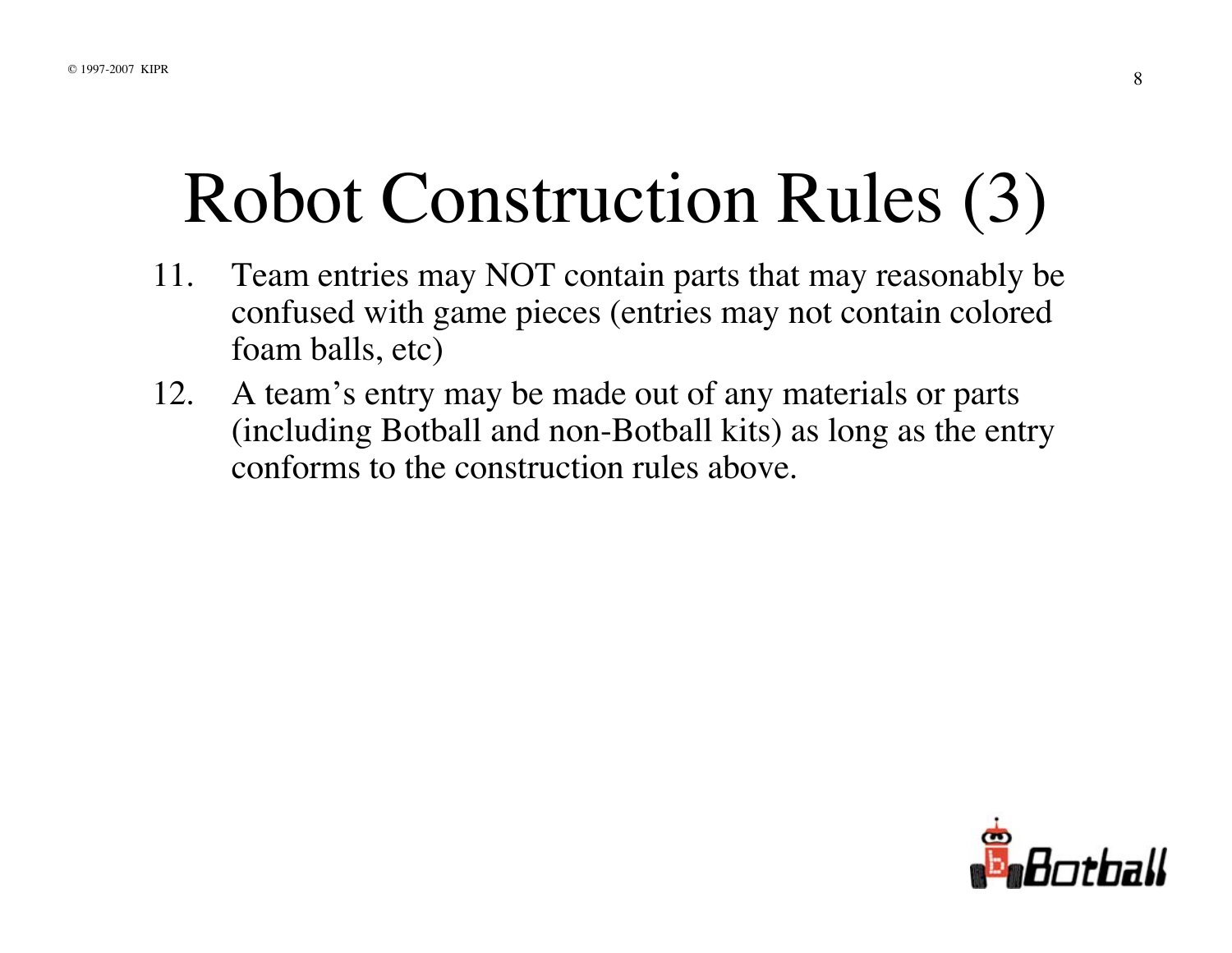# The Story

 As a Google X Prize Contestant, your rovers are trying to win the bonus prizes for finding water/ice in shadowed craters on the Moon. Your mission is to make your way into the crater, depositing sponsor markers along the way. Then search along the caves in the bottom for ice. You should then bring the ice and any other interesting artifacts up to your landing site for further analysis. Be on the lookout for possible X Prize competitors trying to get the prize first, and don't forget about the aliens…

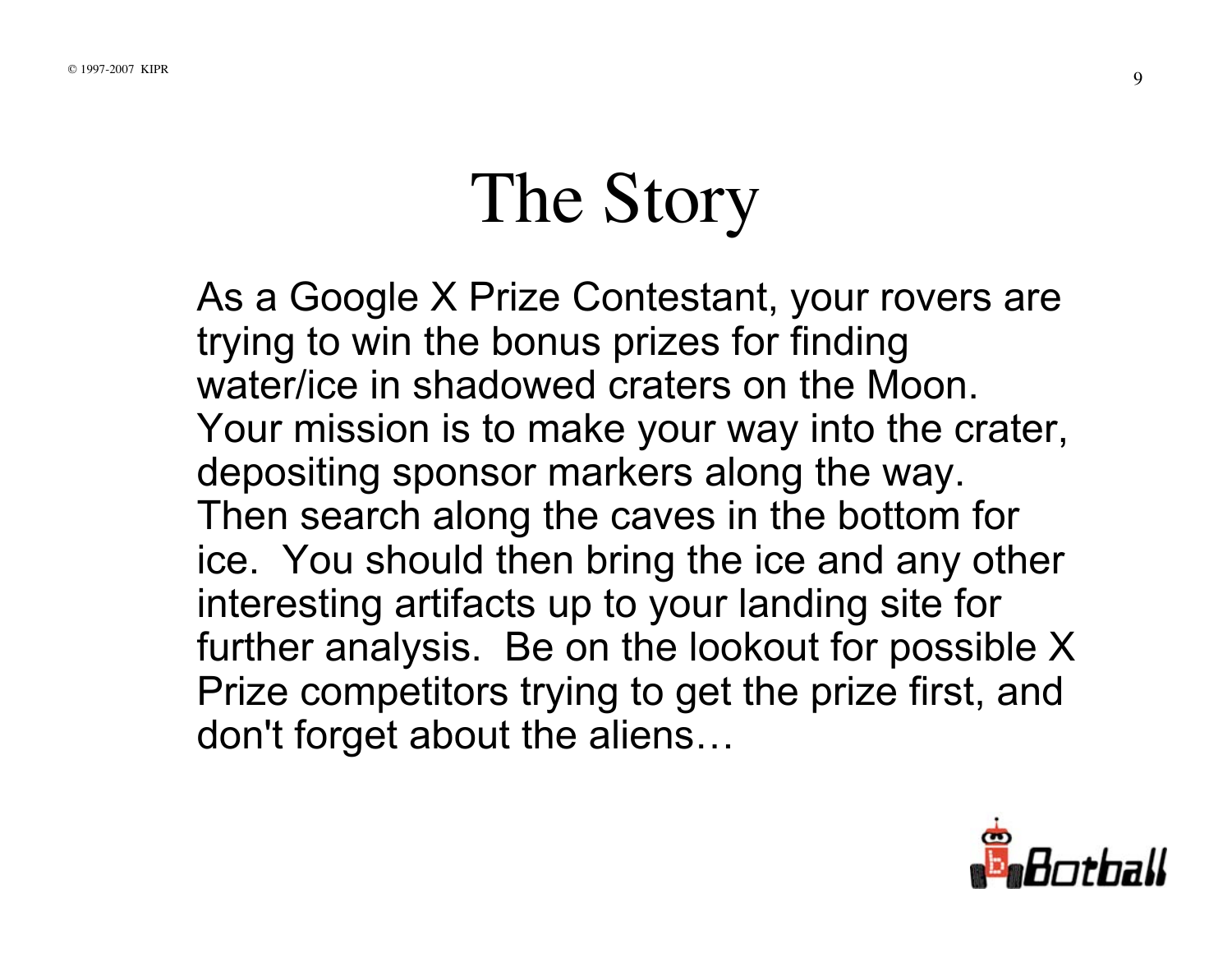#### 2008 Beyond Botball Board

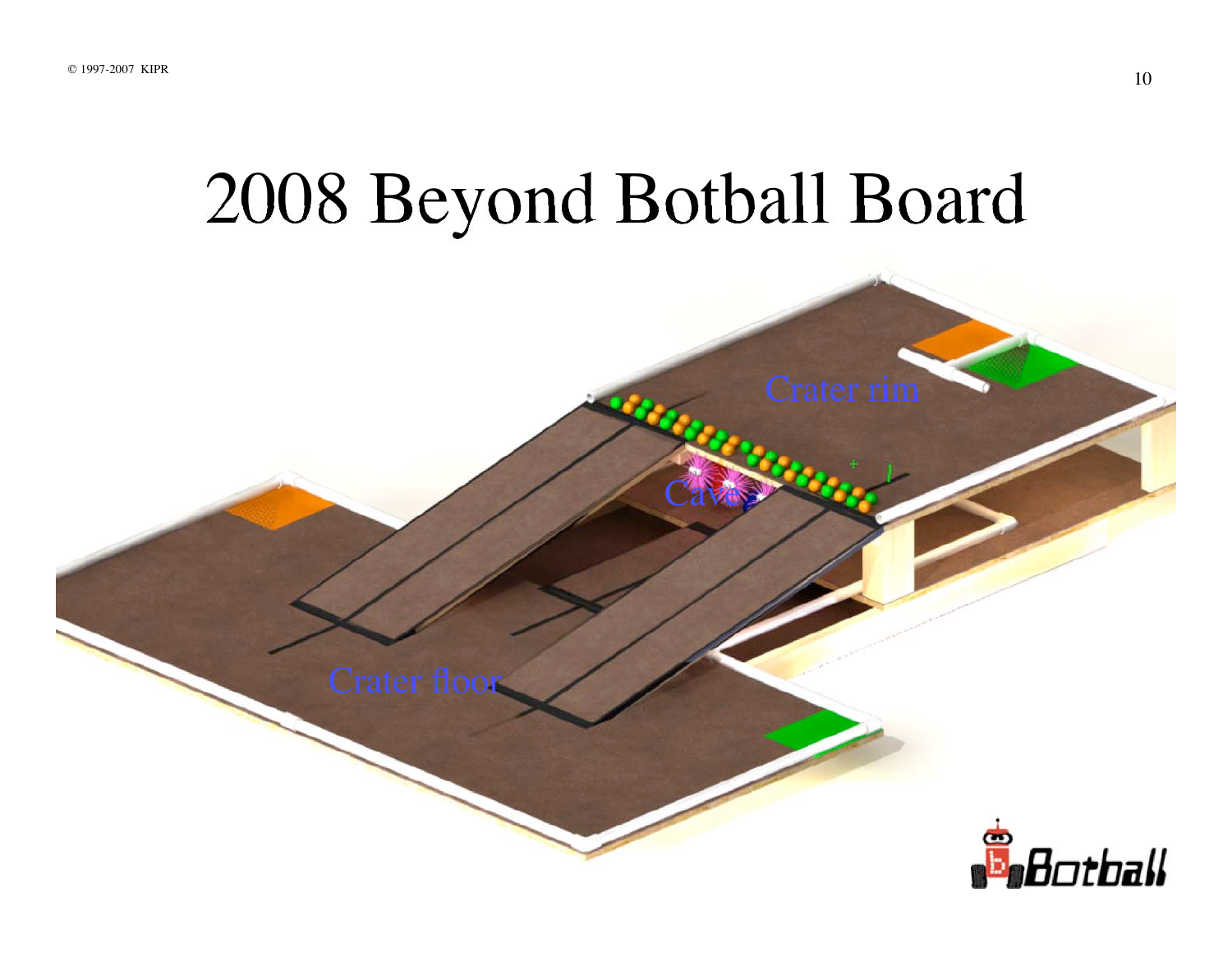### 2008 Beyond Botball Board (Crater rim & ramps removed)

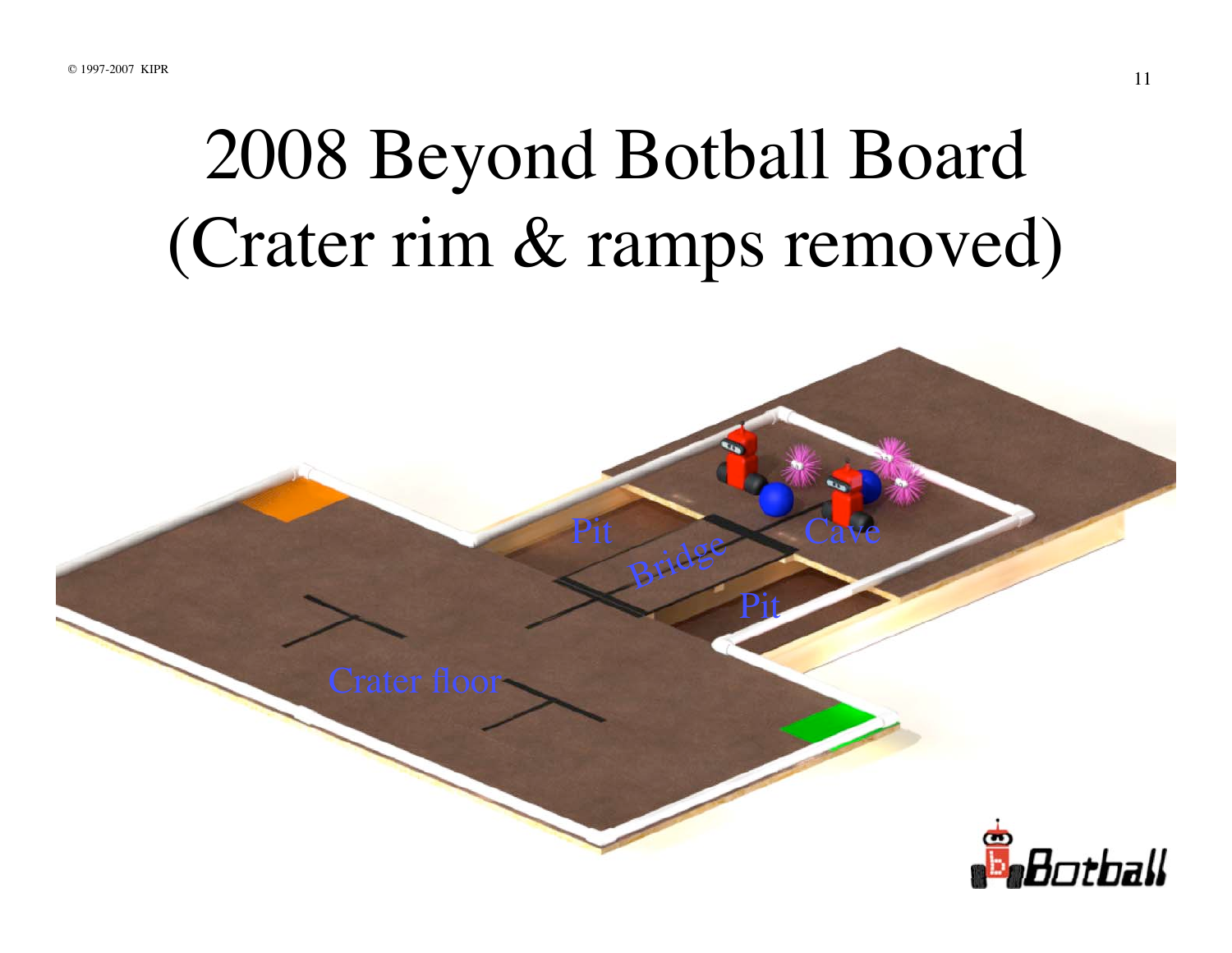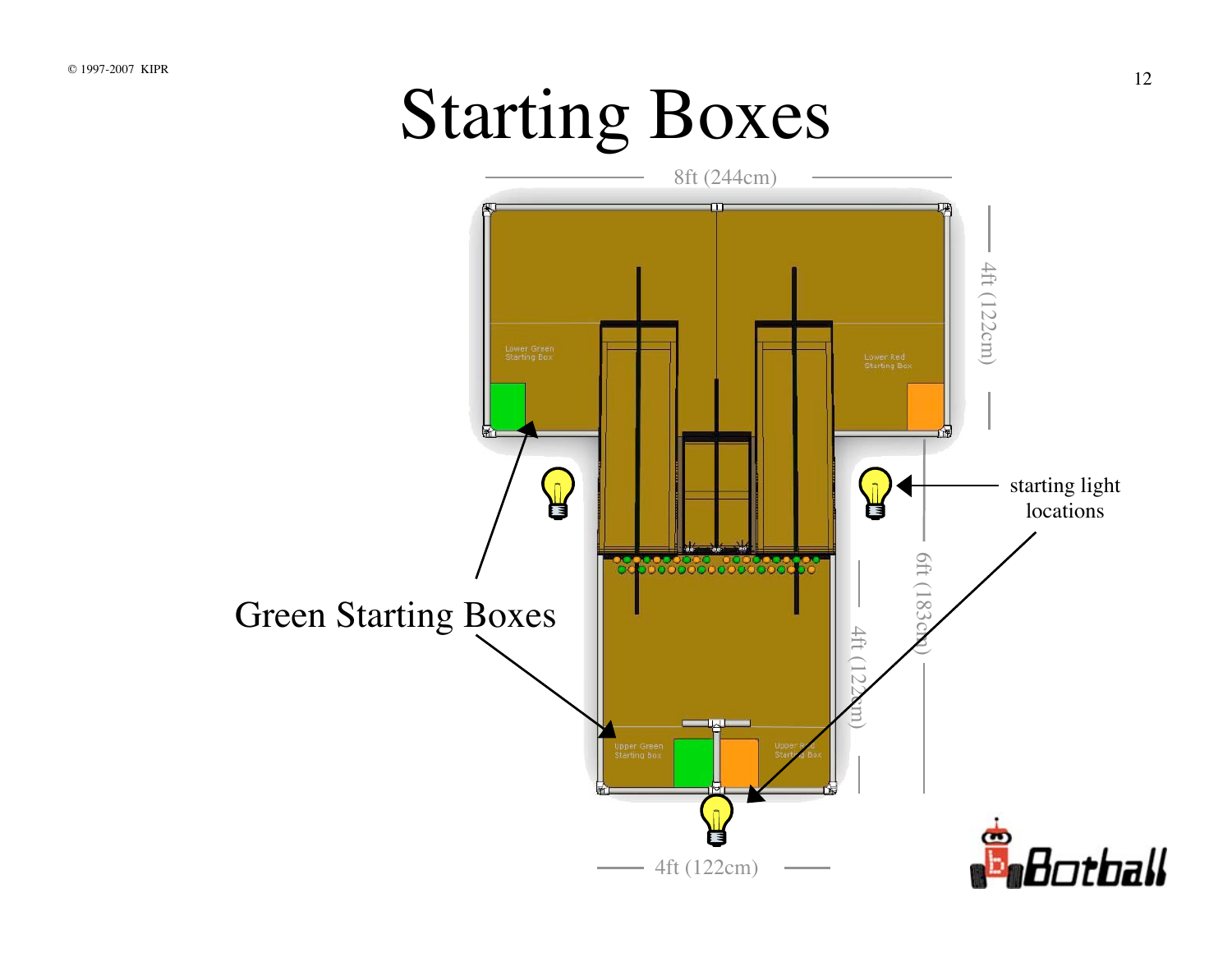#### Game Board Setup

- •A team's entry may be placed in either or both of their starting boxes
- • The upper starting boxes are determined by the inside edges of the PVC pipe and a penciled line which continues the line defined by the short piece of PVC. The lower boxes are defined by the inner edge of the PVC and penciled lines which follow the vertical projection of the ramp, and an extension of the line defined by the end of the ramp.
- •The starting boxes have a virtual height of 15" (38cm).
- $\bullet$  Game pieces on the upper board and crater bottom are placed as shown in the game board pictures.
- • Game pieces within the cave are randomly placed by the judges after team setup is complete.
- $\bullet$  All measurements on official boards, whose uncertainty is not otherwise specified will be as specified within  $+/- 1/2$  inch (12mm) or  $1\%$ , whichever is greater. Deal with it.

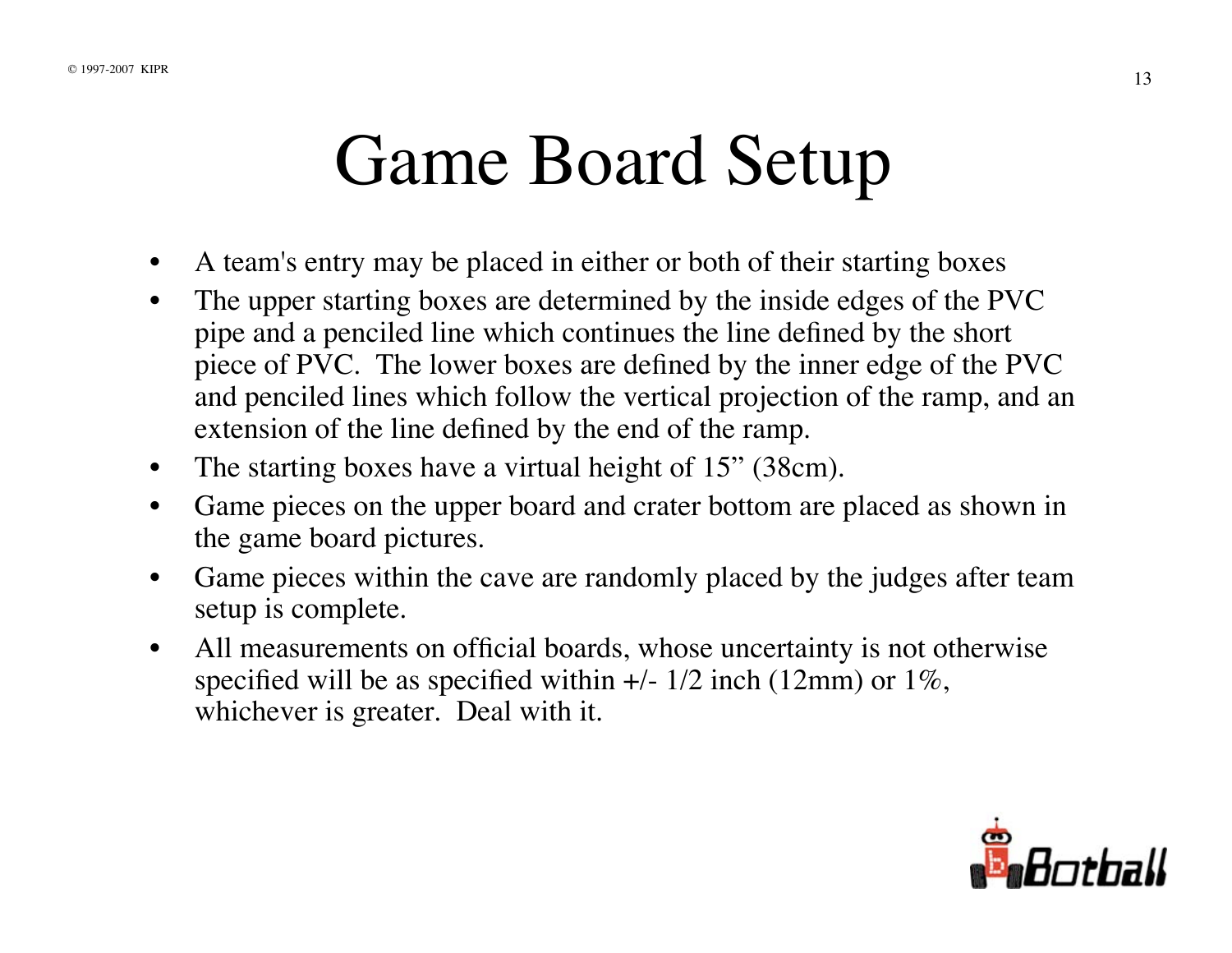# Scoring Summary

|                                | Your upper<br>starting<br>box | Their upper<br>starting<br>box | Your lower<br>starting<br>box | Their lower<br>starting<br>box | Crater<br>Floor | Pit<br>under<br>ramps | Crater<br>Cave |
|--------------------------------|-------------------------------|--------------------------------|-------------------------------|--------------------------------|-----------------|-----------------------|----------------|
| Your Sponsor<br>Marker $(20)$  |                               |                                |                               | 3                              |                 |                       | $\overline{2}$ |
| Their Sponsor<br>Marker $(20)$ |                               |                                |                               |                                |                 | 3                     |                |
| Water/ Ice(2)                  | 15                            |                                | 10                            |                                |                 |                       |                |
| BotGuy(2)                      | 15                            |                                | 10                            |                                |                 |                       |                |
| Alien $(6)$                    |                               | 10                             |                               | 7                              |                 |                       |                |

Max possible score: 240.

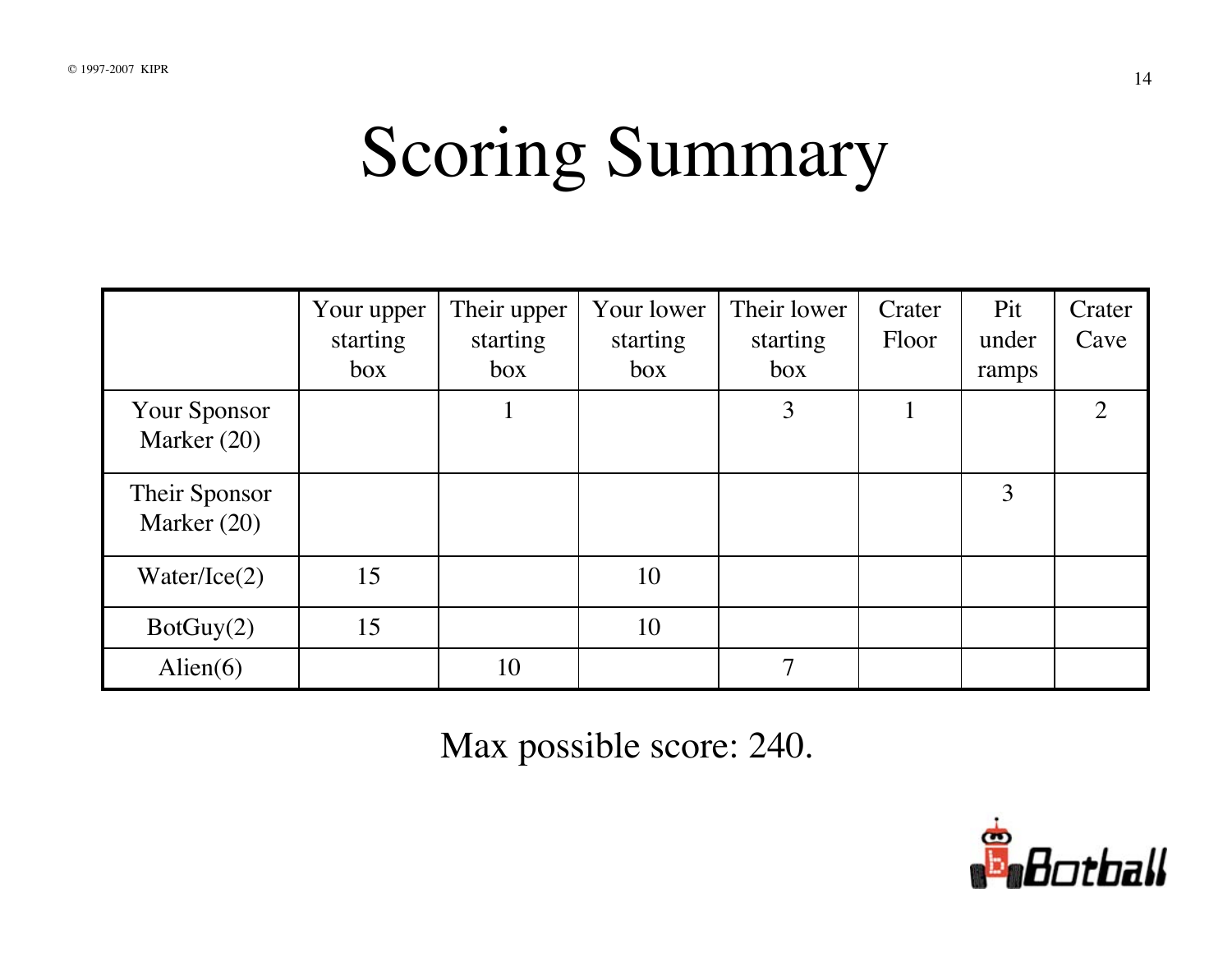#### Team Identification

- A team is either red or green depending on the colored paper located in their starting area
- The red team owns the orange sponsor markers and the green team owns the green sponsor markers (poms)

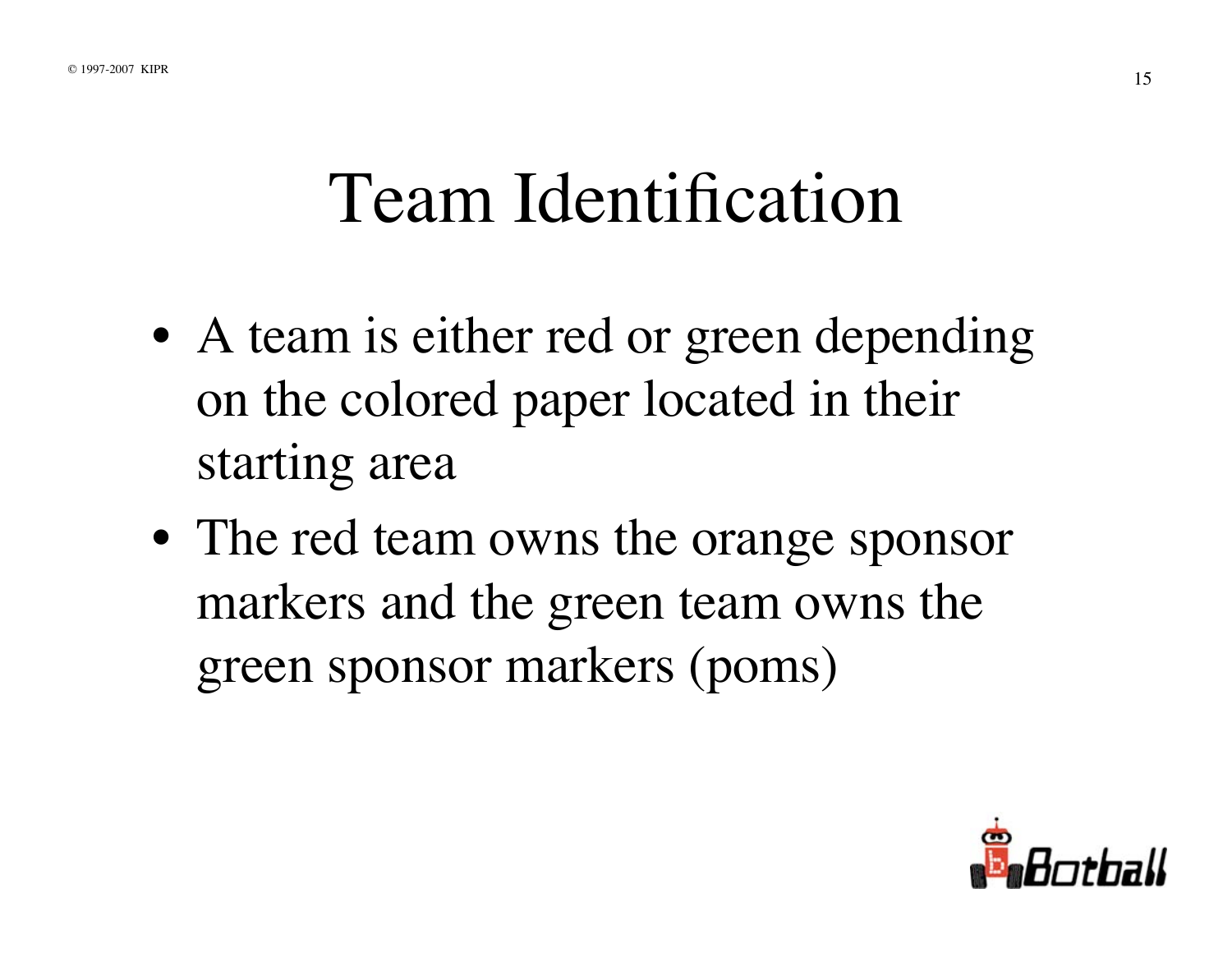### Scoring: Balls

- A. There are 2 blue balls (ice). They start at some unknown location within the cave.
- B. Balls only score if they are in one of the four starting boxes
- C. A ball is your lower starting box is 10pts and in your upper box is 15pts.
- D. A ball is in your box if its center is within the positive vertical projection of the inside edge of the PVC or pencil line marking your box.

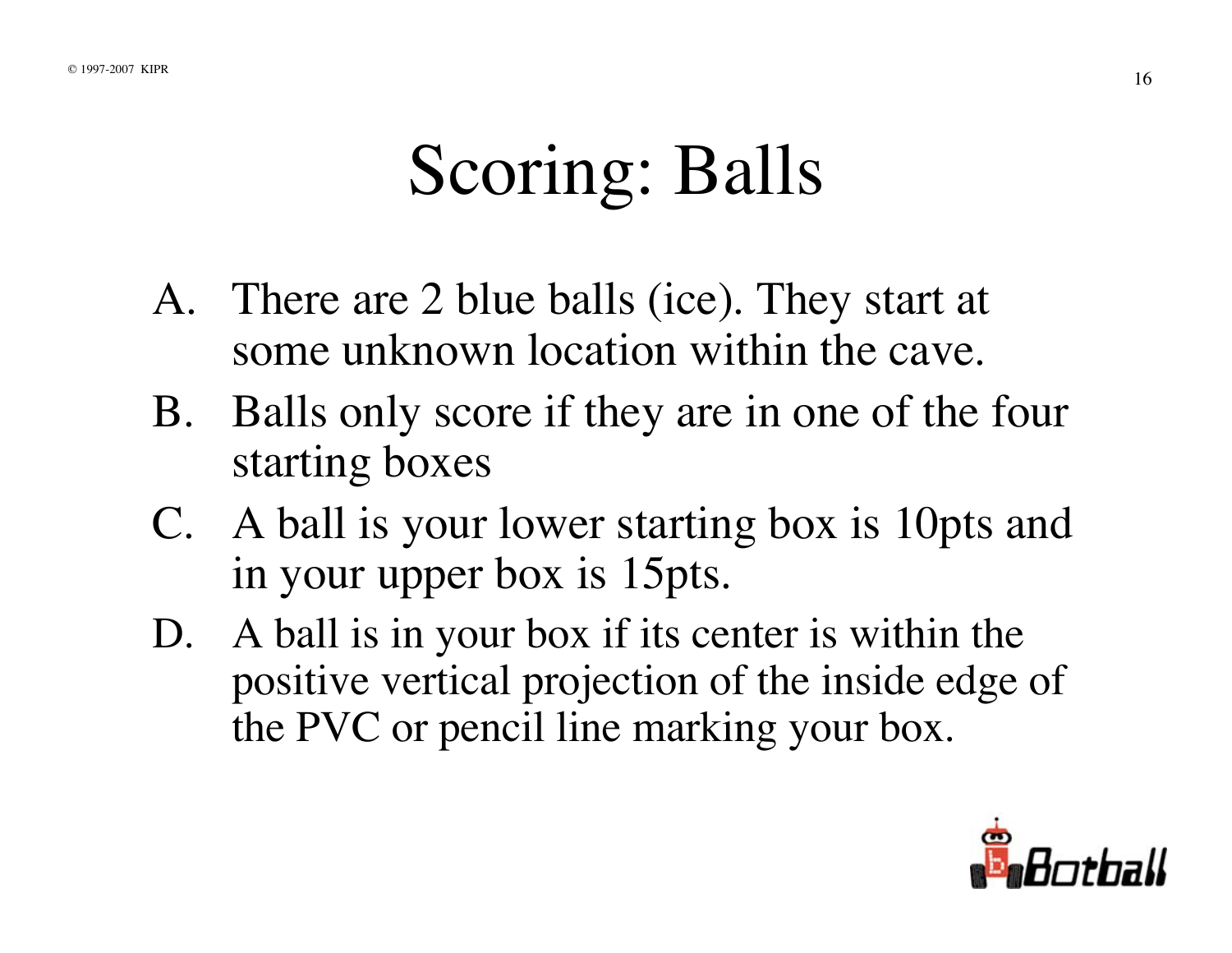# Scoring: Poms

- A. There are 20 green and 20 orange poms (sponsor markers)
- B. They start along the front edge of the upper level (crater rim).
- C. For each of your poms placed in the following areas, your team scores points:
	- 1. Your team scores 1 point for each of your poms placed in the opponents upper level starting box (if your are red, placing a orange marker in the upper level green box).
	- 2. Your team scores 1 point for each of your poms on the floor level that is not in a higher scoring area (the pits are below the floor level and do not score here)
	- 3. Your team gets 3 points for each of your poms placed in the opponents lower starting box.
	- 4. Your team gets 2 points for each of your poms placed in the cave.
- D. Your team scores 3 points for each of your opponents poms placed in the pit under the ramps.
- E. A pom not located in one of the scoring positions above, does not score.
- F. A pom is in a scoring area if any part of the pom is in the positive vertical projection of that scoring area (note that the positive vertical projection of the cave is terminated by the bottom of the upper level).

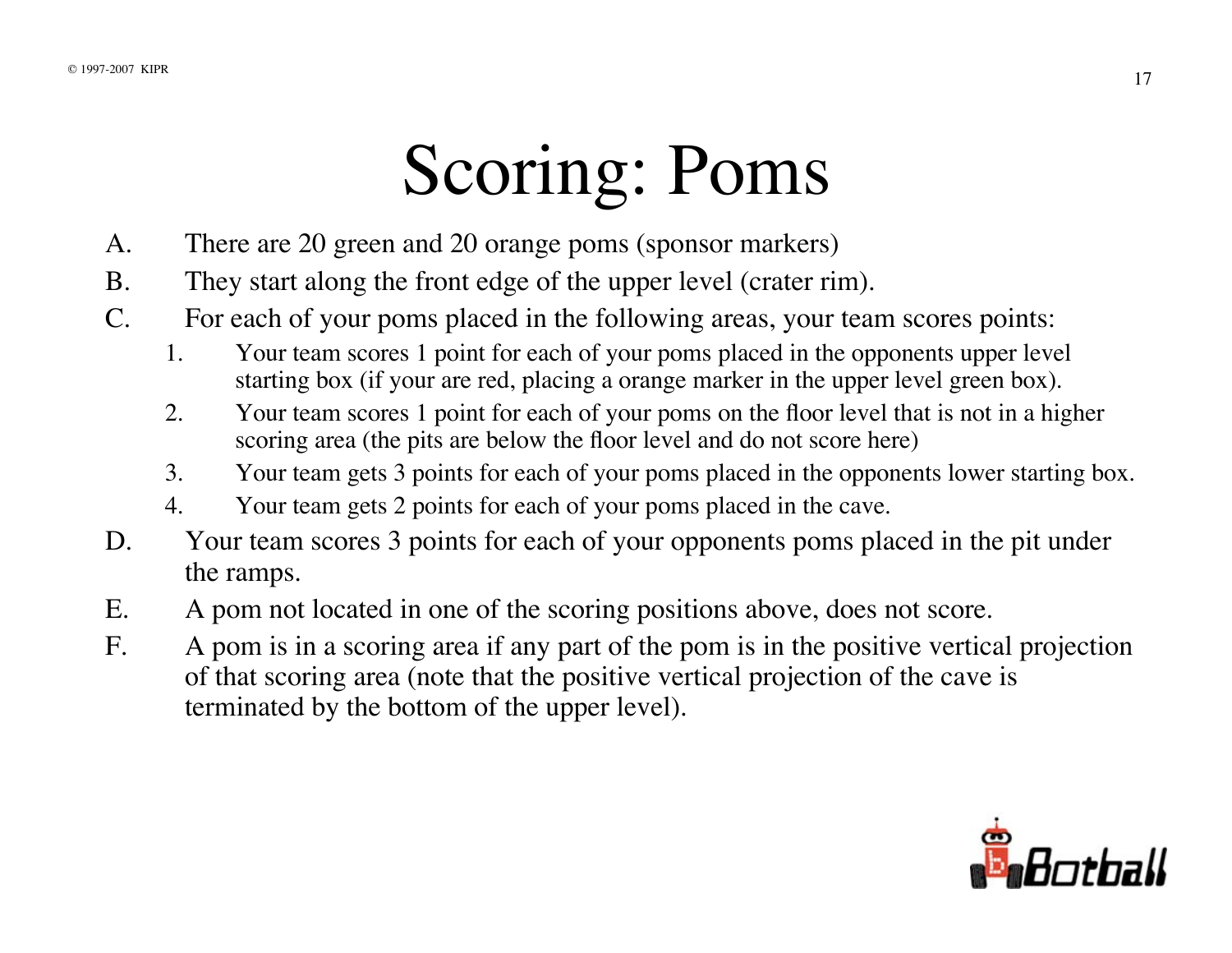# Scoring: Botguys

- A. There are 2 Botguys.
- B. Botguys start at a random location within the cave, imprisoned by the evil (or at least misunderstood) aliens.
- C. Botguys only score if they are in one of your starting areas
- D. Each Botguy in your lower starting box is worth 10 points.
- E. Each Botguy in your upper starting box is worth 15 points.
- F. A Botguy is in the starting box if any part of it is within the starting box
- G. If a Botguy is in more than one scoring area simultaneously, than the area where the bulk of the Botguy (as ruled by the judges) resides will be the area where the score counts.

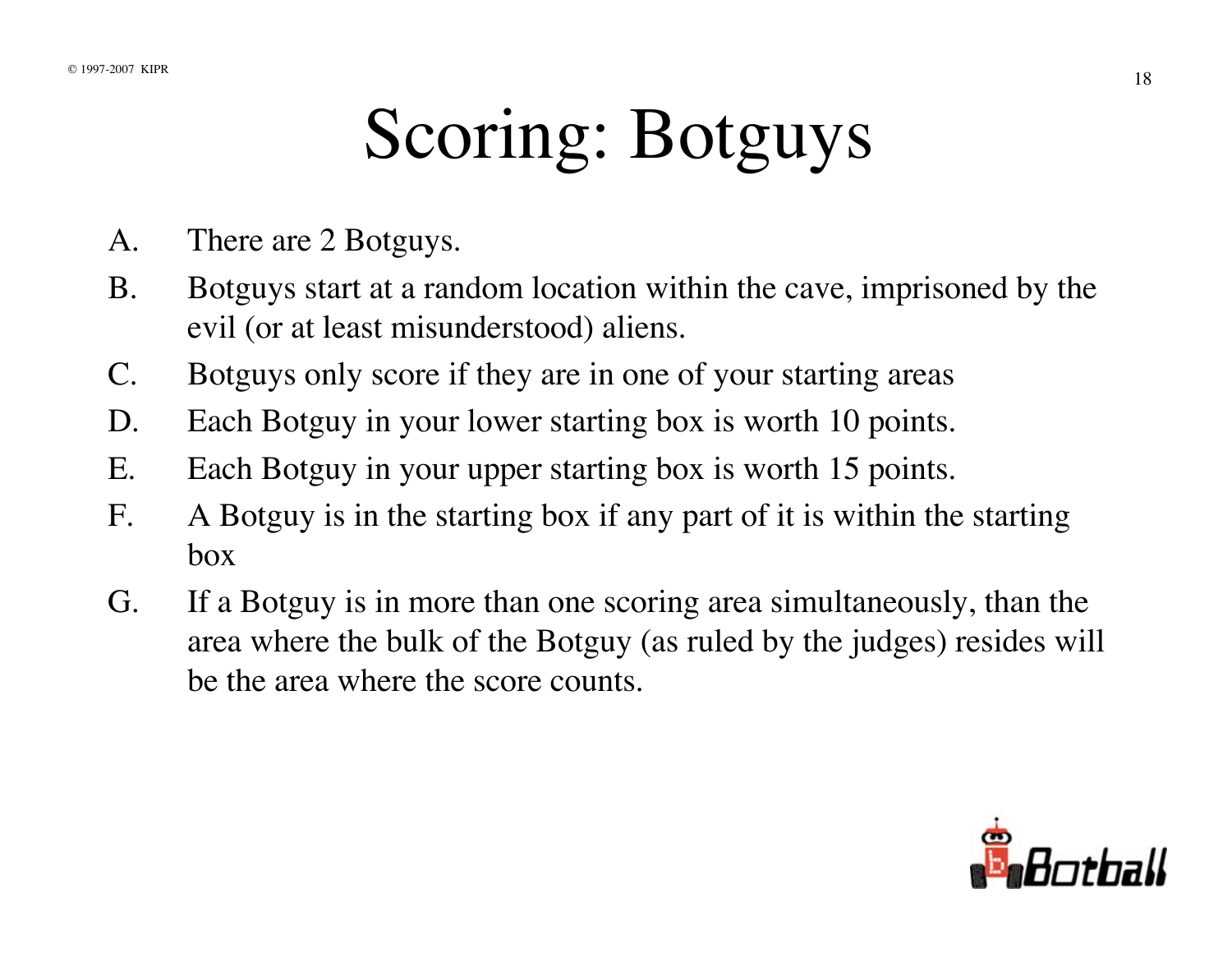# Scoring: Aliens

- A. There are 6 Aliens.
- B. 3 Aliens start at random locations within the cave, guarding the captured invaders from Earth and the precious spheres of fluid.
- C. 3 Aliens start as sentries in front of the entrance of the cave (they are suspended from finishing nails).
- D. Each Alien in your OPPONENT'S lower starting box is worth 7 points to your team.
- E. Each Alien in your OPPONENT'S upper starting box is worth 10 points to your team.
- F. An Alien is in the starting box if any part of it is within the starting box
- G. If an Alien is in more than one scoring area simultaneously, than the area where the bulk of the Alien (as ruled by the judges) resides will be the area where the score counts.

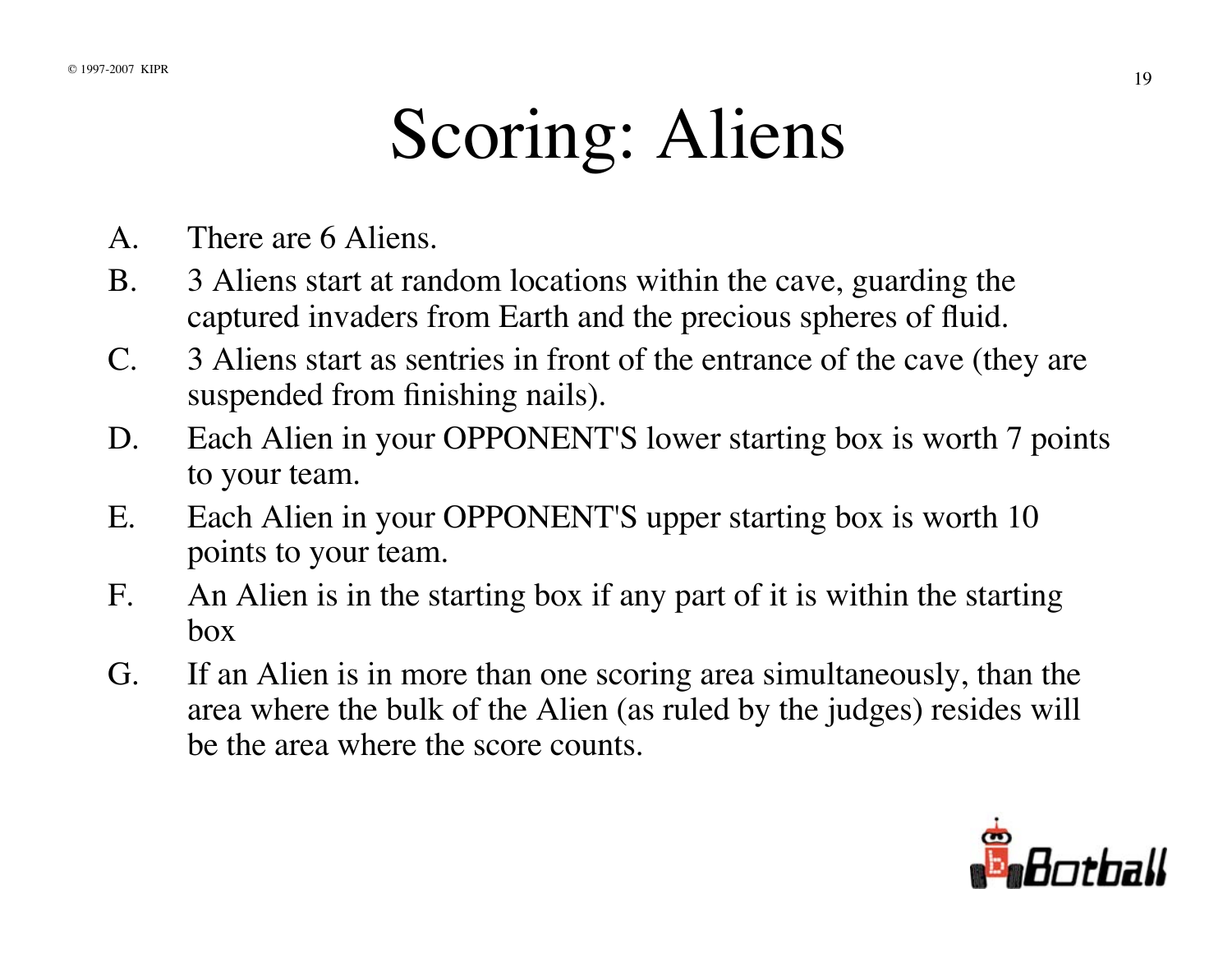# Tie Breaking

Tie breaking (in order):

- 1. The team with the most water in their starting boxes
- 2. The team with the most Botguys in their starting boxes
- 3. The team with the fewest Aliens in their starting boxes
- 4. The team with the most sponsor markers, not in the pit and still on the board (in any position (scoring or not) except the pit).
- 5. Team with their robot's motor power switch closest horizontally to the center of the cave entrance (power switches on the upper deck will have 10 inches (25cm) added to their distances)

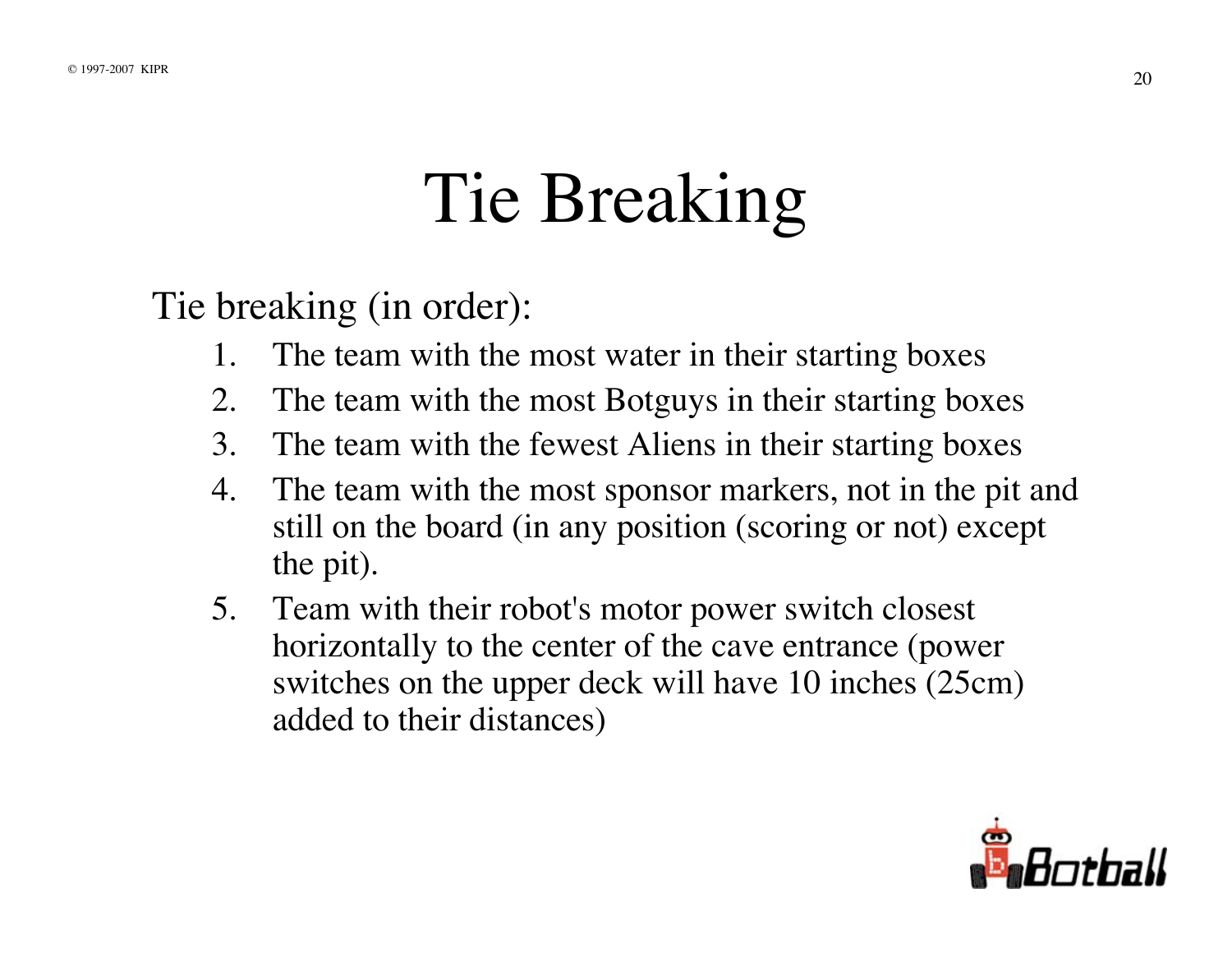# Seeding/Performance Rounds

- $\bullet$ S/P Rounds take place before the double elimination
- $\bullet$  S/P rounds consist of best two out of three, unopposed rounds.
- All teams play Green side
- •Scoring = (Green points) - (Red points)
- •Scores of less than -1 will be counted as -1
- •Passing on a round gives a score of -1 for that round
- $\bullet$ Seed Score = average of best two rounds

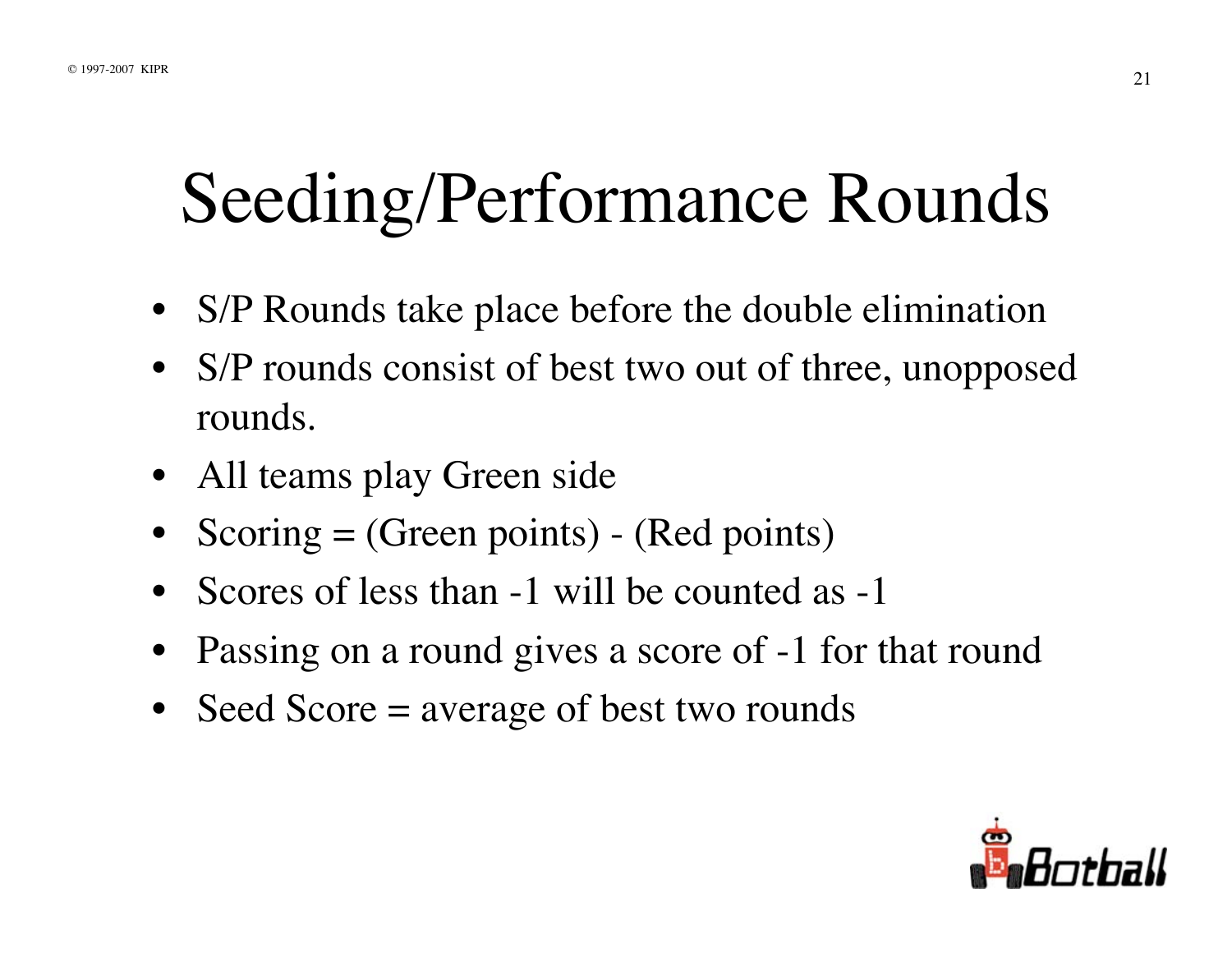# Double Elimination Tournament

- A team is out of the tournament when it has lost two games
- Initial matches are decided by seeding round
- Matches are arranged using KIPR tournament software
- Judges' decisions are final

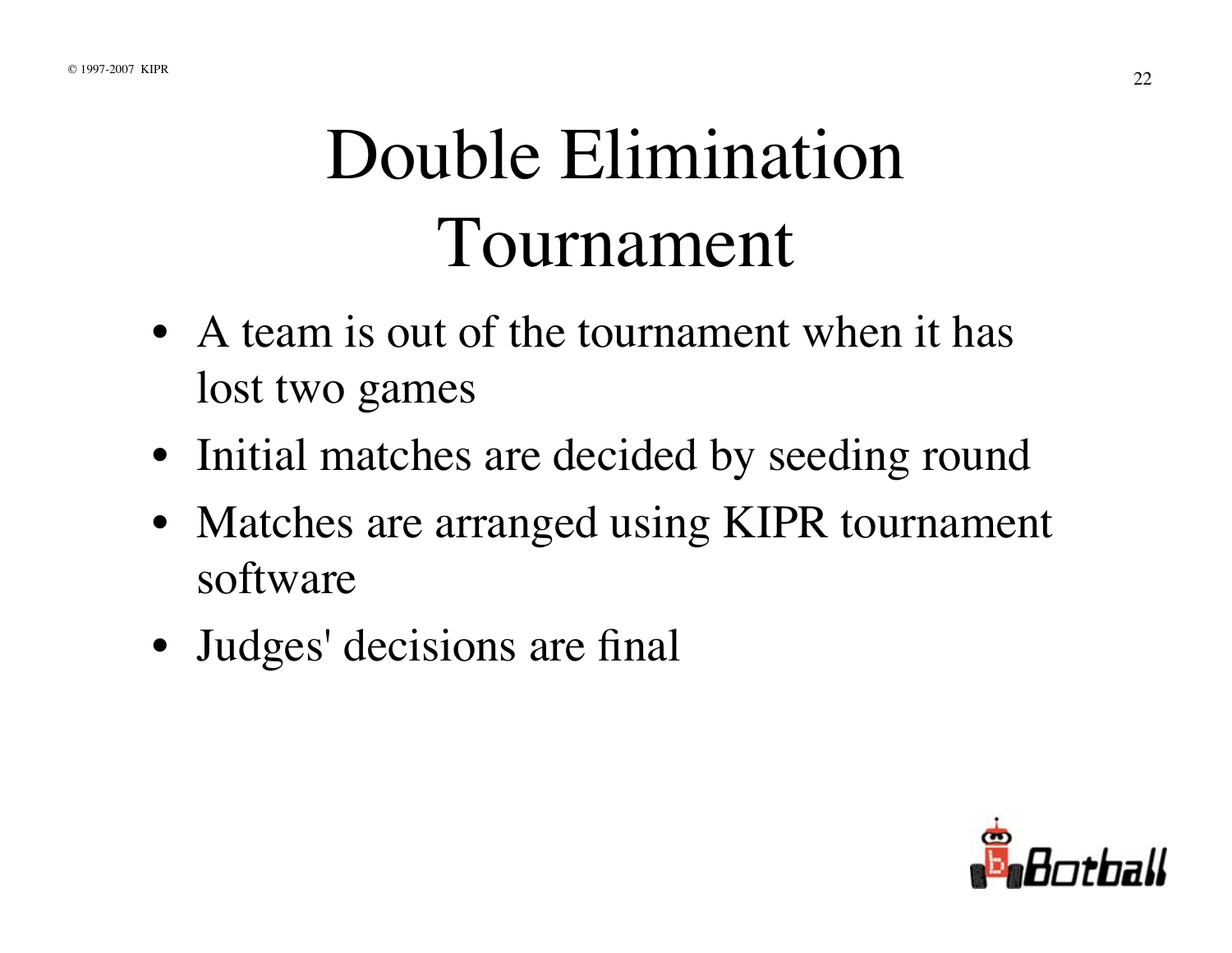#### Double Elimination

- $\bullet$  A team's robot must have broken the border of the starting box sometime during the 180 seconds of game play or they will forfeit that round. If a team has two robots, only one is required to break the bounds of the starting box.
- $\bullet$  Robots must stop all motors and other actuators at the end of the round. Failure to do so will result in loss of round (unless the other team never broke the starting box.
- $\bullet$  If neither team's robots break the starting box bounds during game play, the round will be replayed once. If neither team moves out of the starting box during the replay, the round will be decided by coin flip.
- $\bullet$  At least one robot from a team must be outfitted and programmed to respond to the starting light. A robot team that operates exclusively on a timer triggered by a hand operated switch is not allowed and will automatically cause that team to forfeit that round.

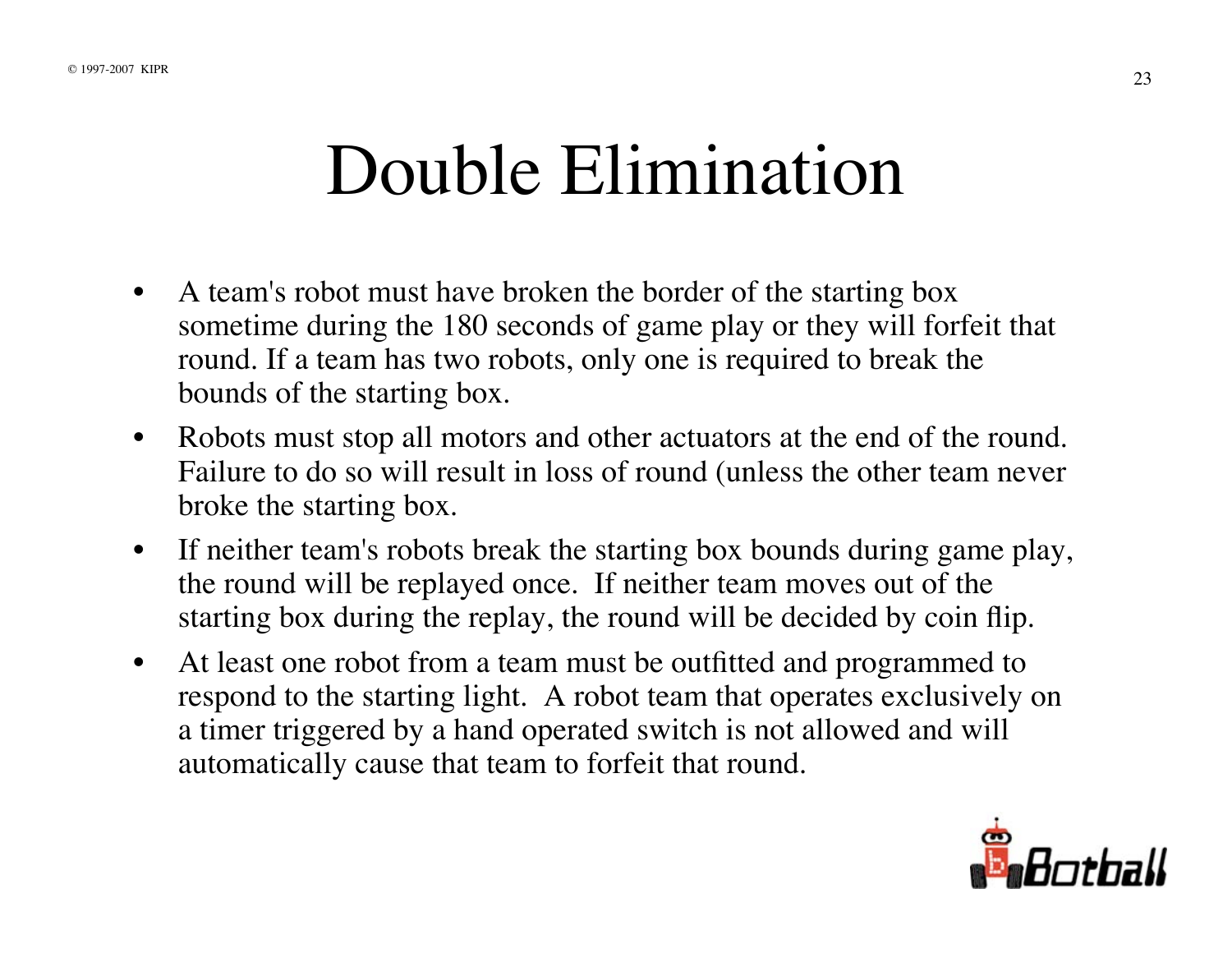#### Tournament Logistics

- 1. No part of any non-team member, is allowed over the vertical projection of the outer edge of the pit area (with the exception of tournament staff)
- 2. Robots may only leave the pit to go to the game tables
- 3. Teams will know their side assignment (green or red) at least 1 minute before the match
- 4. Up to 2 members from a team bring the robot to the tournament table and set it up

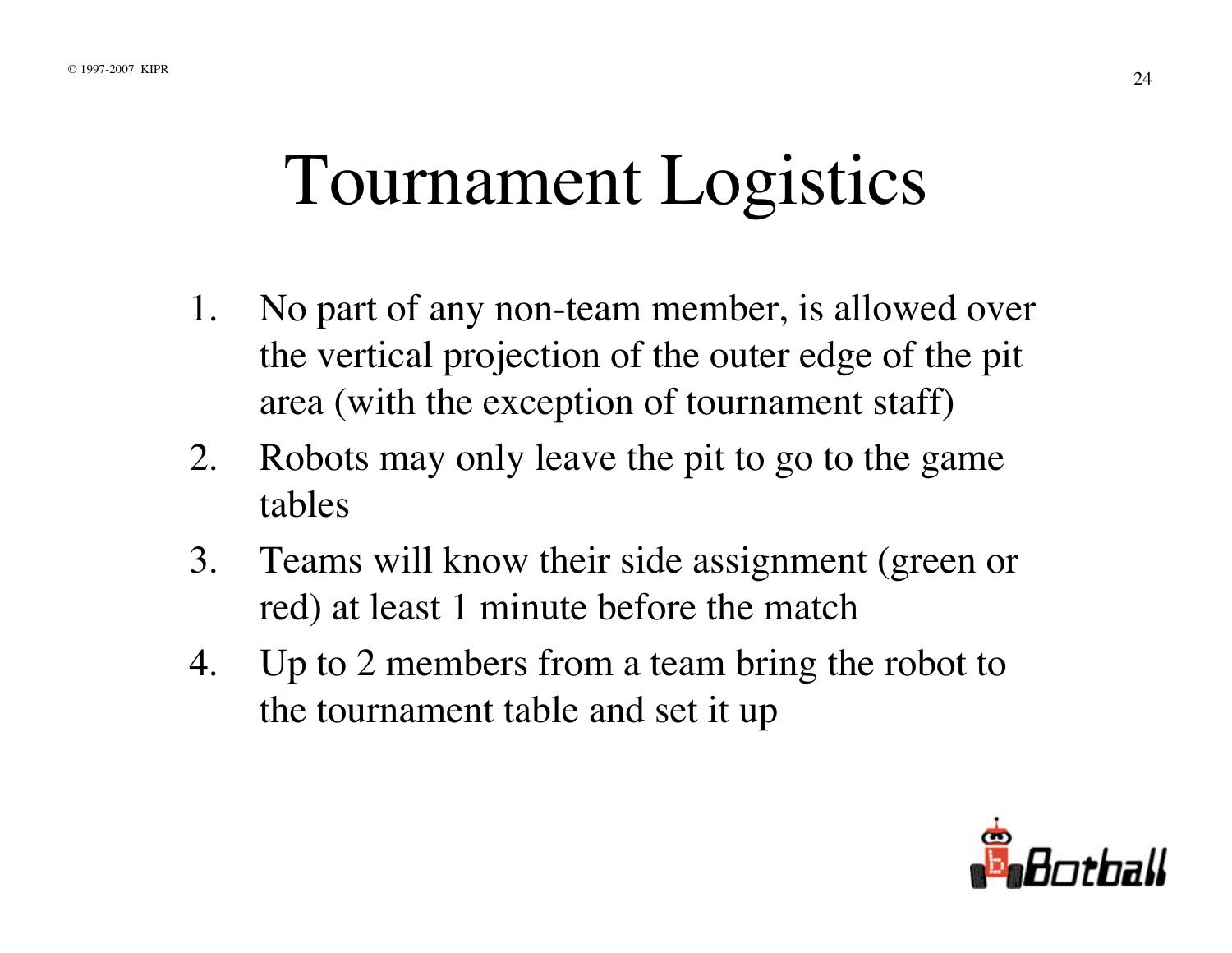## Tournament Logistics (2)

- 1. Teams shake hands and visually inspect each other's robots before calibration.
- 2. If either team wants to challenge the validity of the robots they are facing, they have to do it then.
- 3. Inspection is limited to a max of 1 minute unless a specific challenge is made.
- 4. Challenges have to be of the form:
	- 1. That robot contains high explosives
	- 2. That robot's hardened steel spike is designed to damage other robots.
- 5. Judges will be the final arbiter.
	- 1. Judges can dismiss what they believe to be spurious challenges
	- 2. Teams found in violation will (unless the judge decides there have been extenuating circumstances) forfeit that round or at the judge's discretion, remove the offending pieces before the round begins.
	- 3. In no case will a robot that is determined before the beginning of the round to be in violation of the construction rules be allowed to play while in that state.

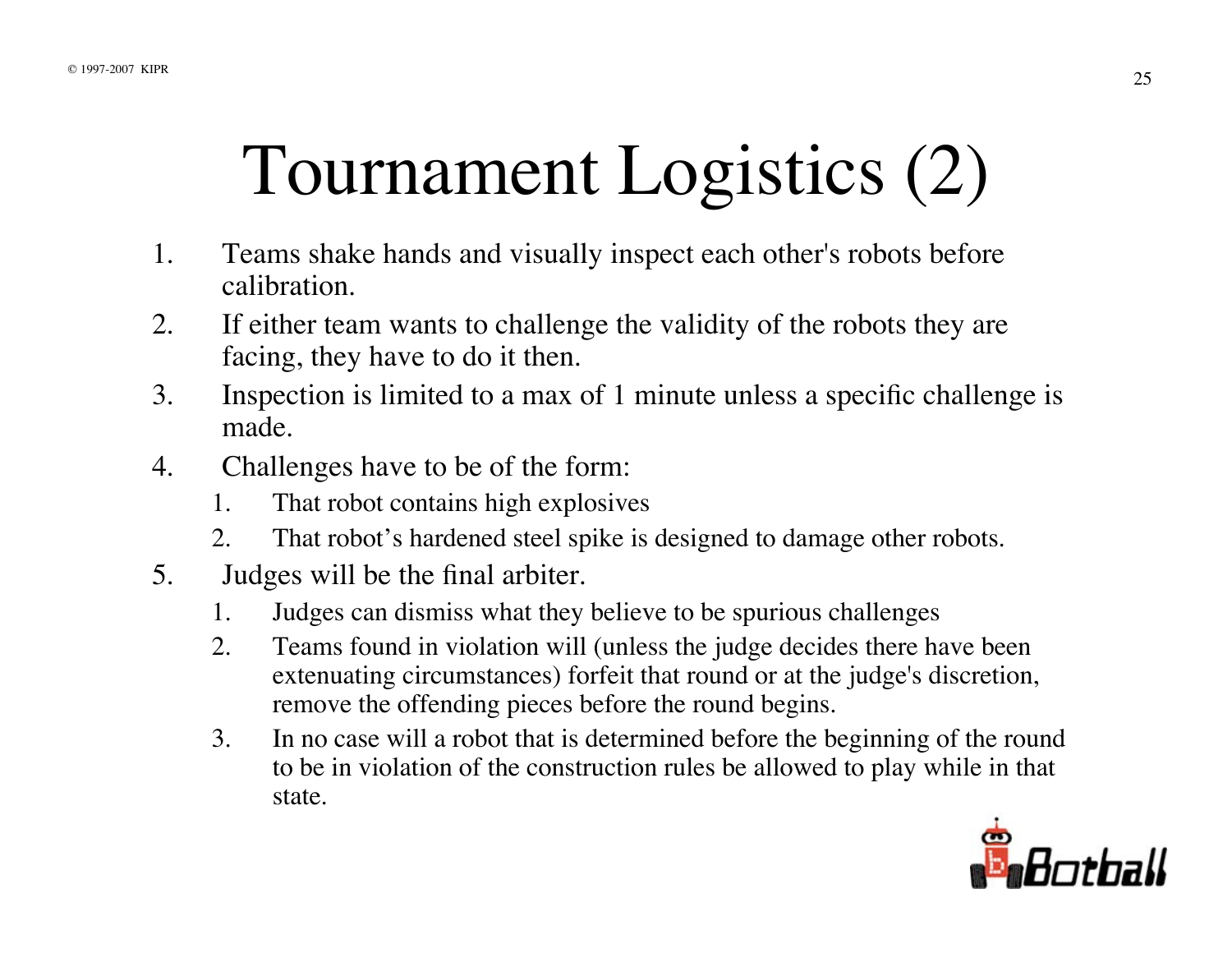#### Tournament Logistics (3)

- 1. Teams will set up their robots, performing any necessary calibrations. Setup time should be two minutes or less.
- 2. When both teams are ready or judges decide adequate time has been allowed for calibration, robots are activated and then -- Hands off!
- 3. After Hands off, no part of a team's robot(s) may leave the starting box until the starting lights turn on. If this happens, the judges will call a fault on the team
- 4. If a team receives a  $2<sup>nd</sup>$  fault in a round, they forfeit the round

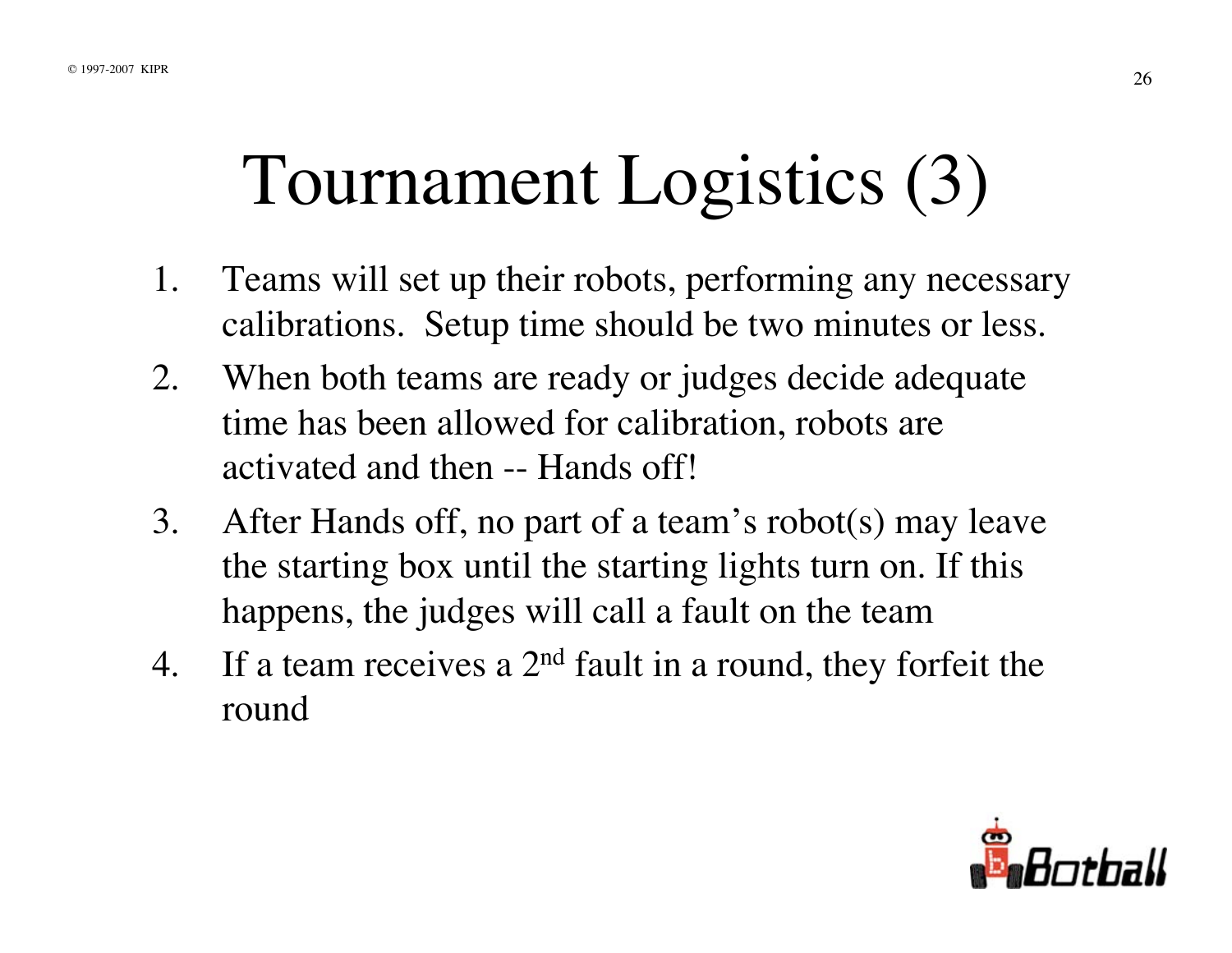#### Tournament Logistics (4)

- 1. After teams are set up and robots are awaiting the starting lights, judges will place objects in the cave.
- 2. When the starting lights turn on the robots must autonomously start.
- 3. Lights will remain on for 5 seconds, turn off for 170 seconds, and flash the last 5 seconds.
- 4. Once the starting lights have lit, the round counts unless a judge rules outside interference.

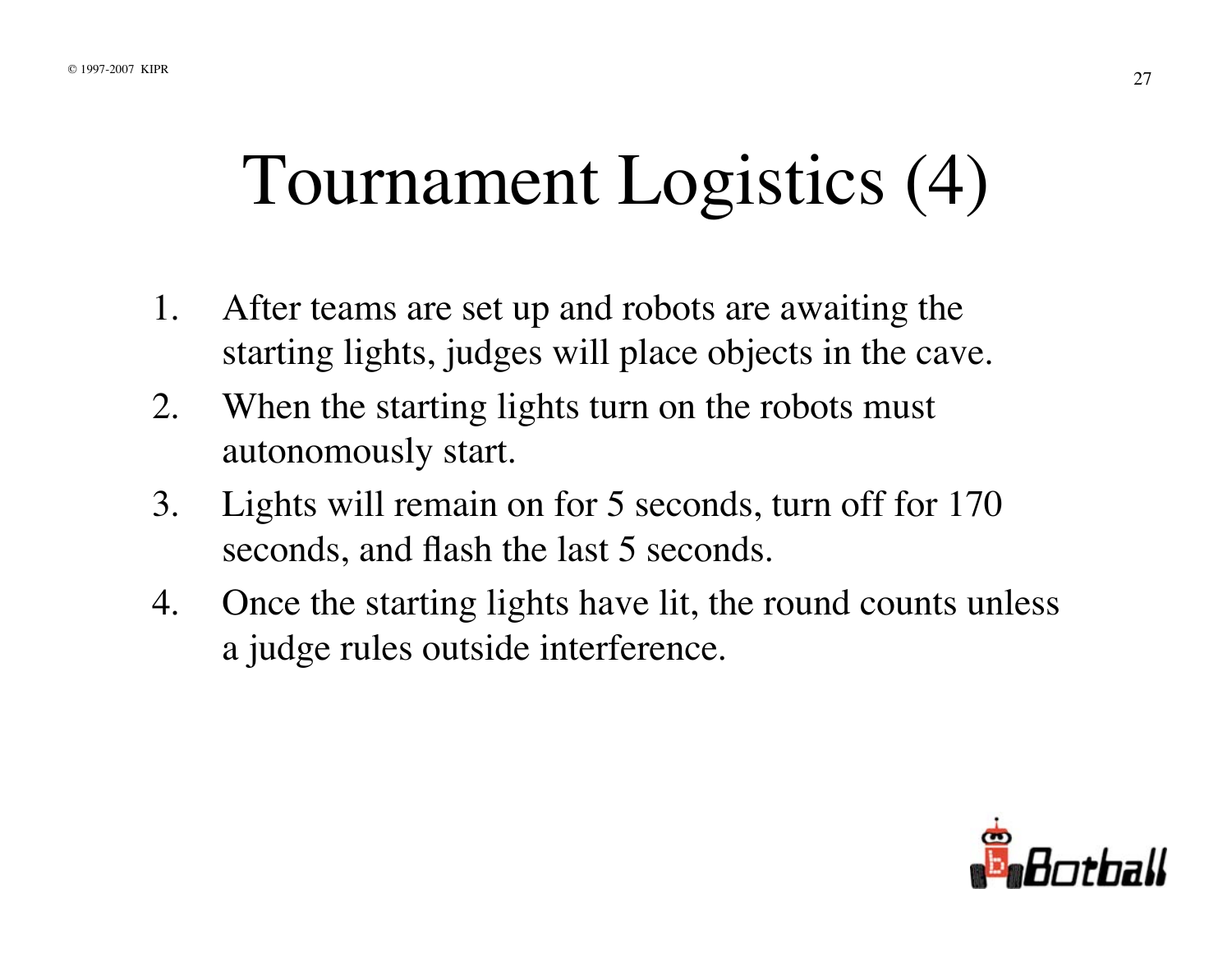### Tournament Logistics (5)

- 1. Teams cannot use infrared links to program their robots within 10 yards of the game board
- 2. Teams may not broadcast ANY physical or electromagnetic signals to their robots once the teams are in "Hands-Off".
- 3. Robots must cut power to their motors and turn off or stop issuing motion commands to servos by the end of the round or risk forfeiting the round
- 4. Scoring is based on the location of pieces at the end of the round, not how the pieces got there.
- 5. If the judges determine that a robot violates the construction rules, that robot will not be allowed to run until it has been modified to meet the rules.

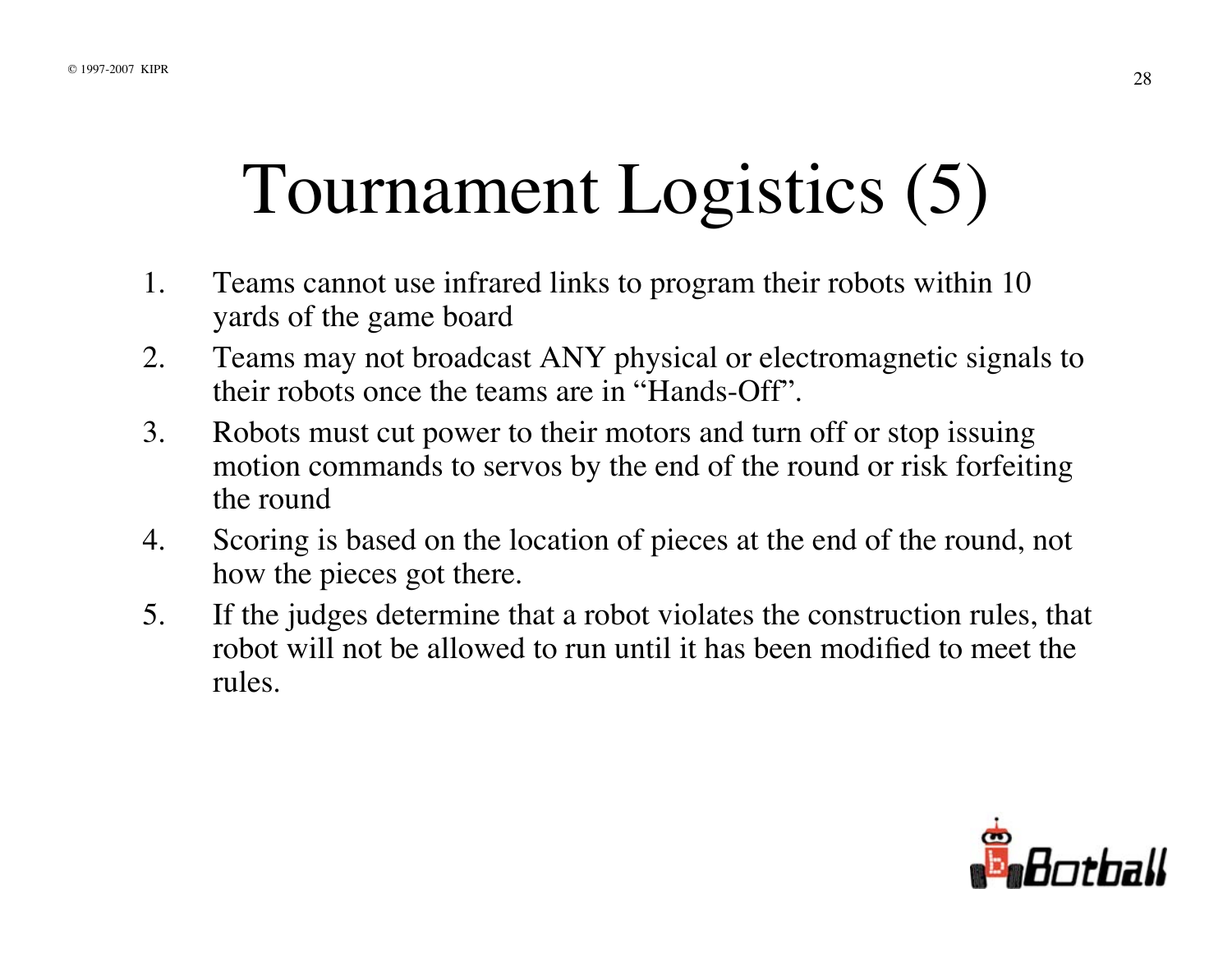### Tournament Logistics (6)

- 1. Construction rules apply only to what is brought to the Game Table.
- 2. There are no instant replays, we do not want to see videos of questionable decisions. If a team is unhappy with a judge's decision, they should challenge it then and there. Challenges to scoring after the teams have left the table, will not be considered.
- 3. Teams cannot touch, borrow equipment, modify robots or computers, or beam commands to another team's stuff (including their pit table) without the permission and presence of a member of that team

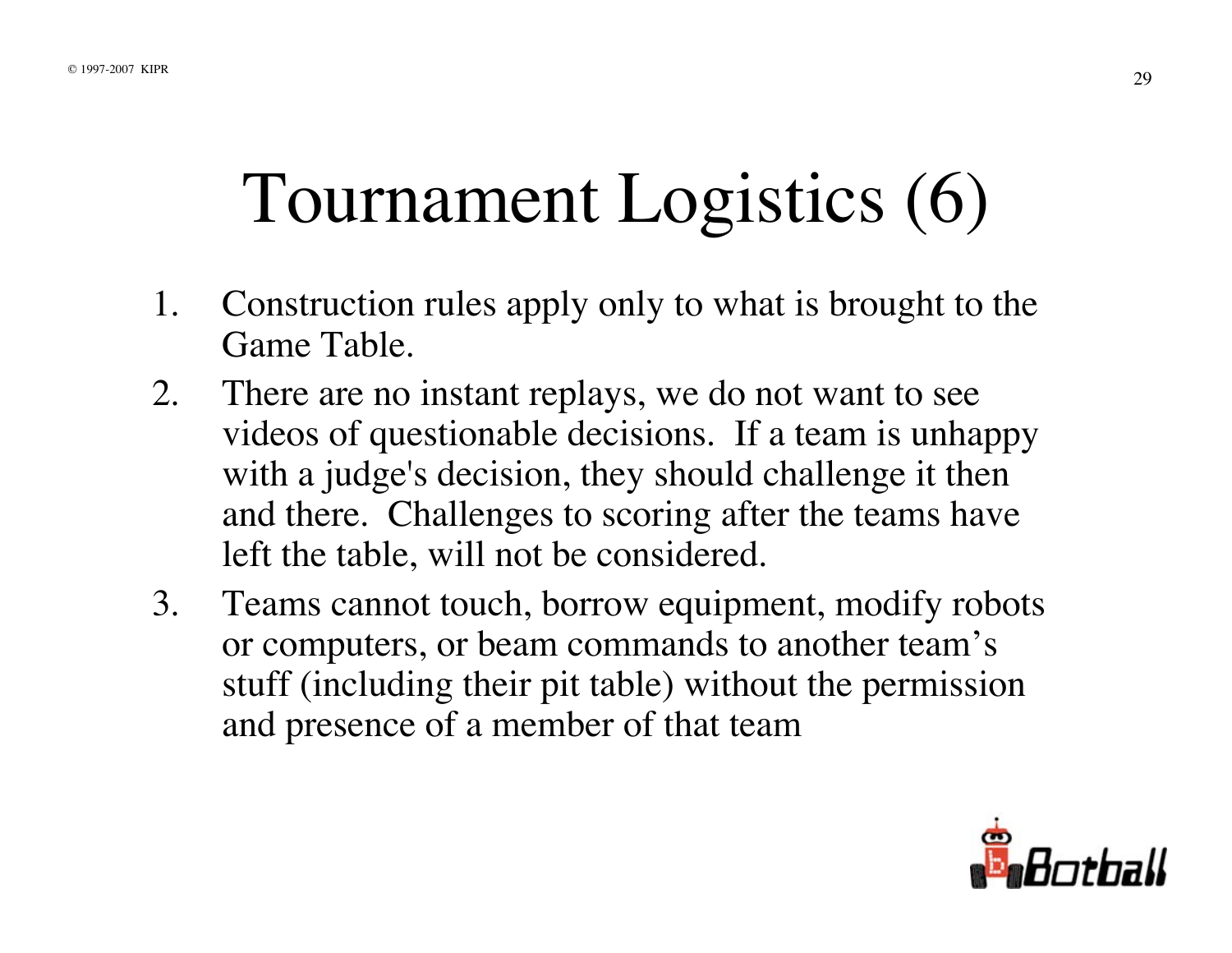#### Winner

- Trophy winners will be selected by summing their points in each of the two contests ( $N=$  # of teams):
	- – Seeding rounds:
		- $LOG_2(N/rank)+LOG_{10}(3*(seed\_score+2))$
	- Double elimination:
		- winner gets:  $2*Ceiling(LOG<sub>2</sub>N)$
		- (see next slide)

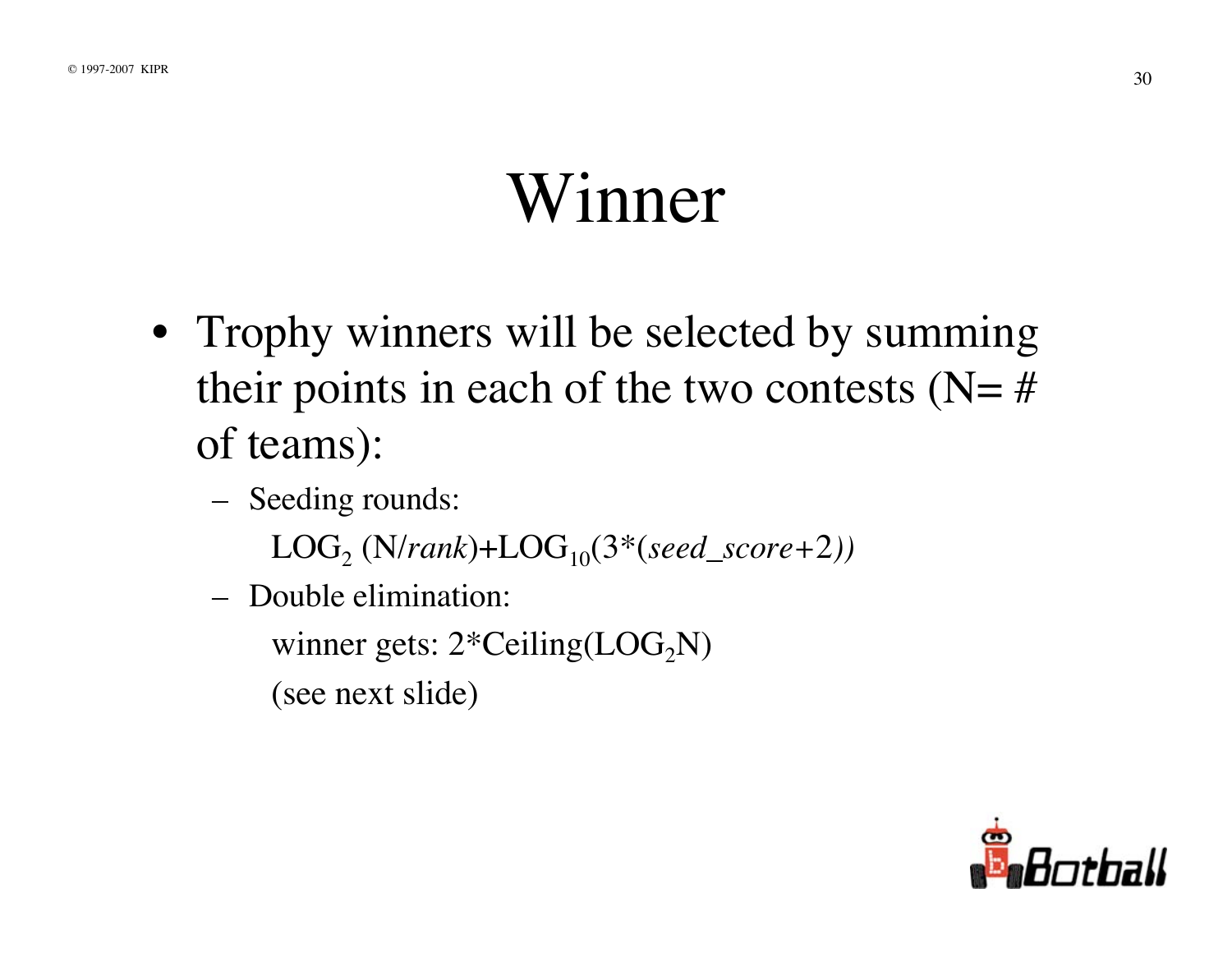#### For 8<N<=16: Max score =  $2LOG_216 = 8$

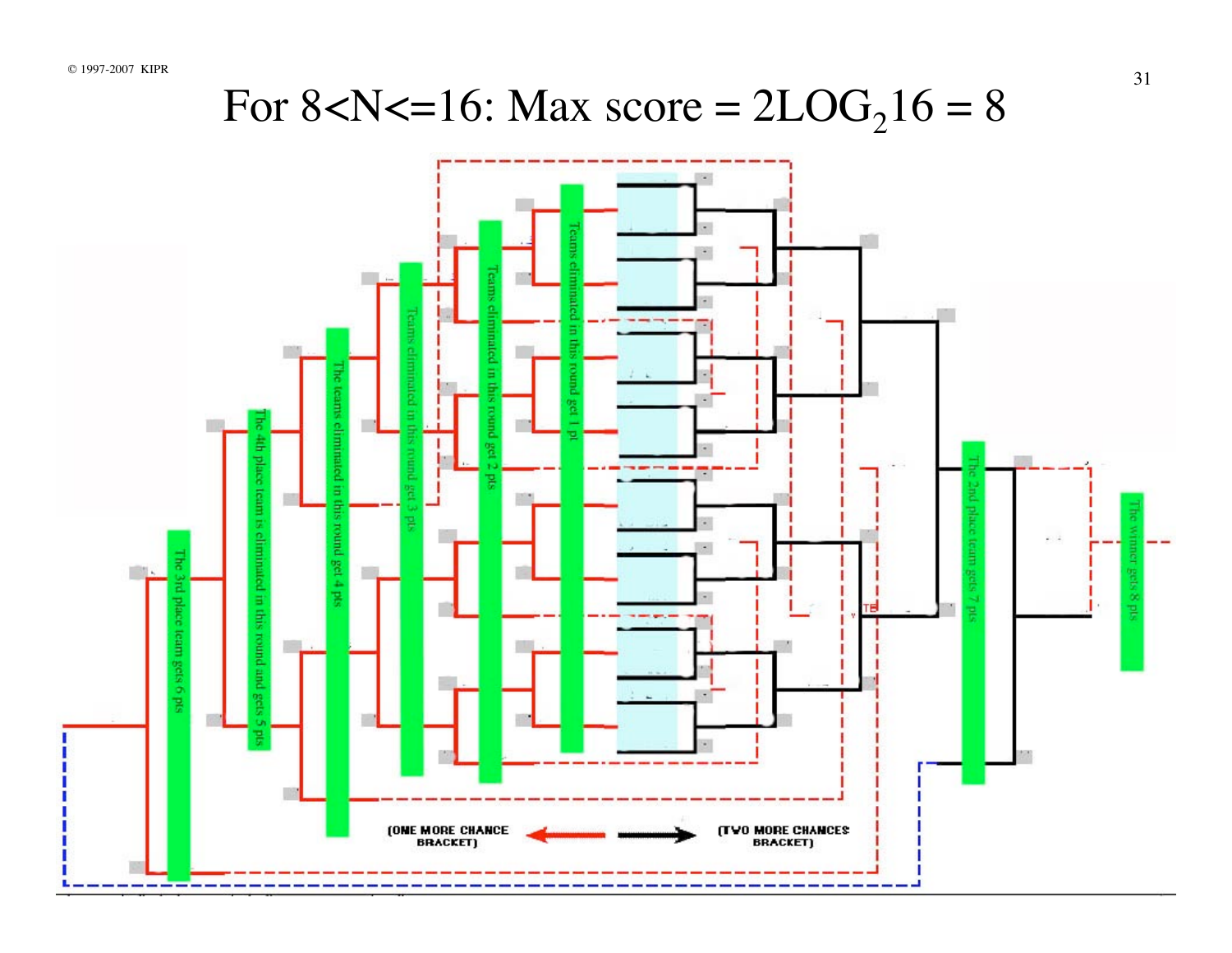### Scoring Example

- Winning the double elimination does not guarantee winning the tournament
- In a 16 team contest, a team that wins the seeding with a score of 59 gets  $(4+2.66=6.66pts)$  and then finishes 7th or 8th in the double elimination (3pts) would have 9.66pts
- A team that finishes 9th in the seeding with a score of  $15(.83+1.71=2.54pts)$  and wins the double elimination (8pts) would have a total of 10.54pts

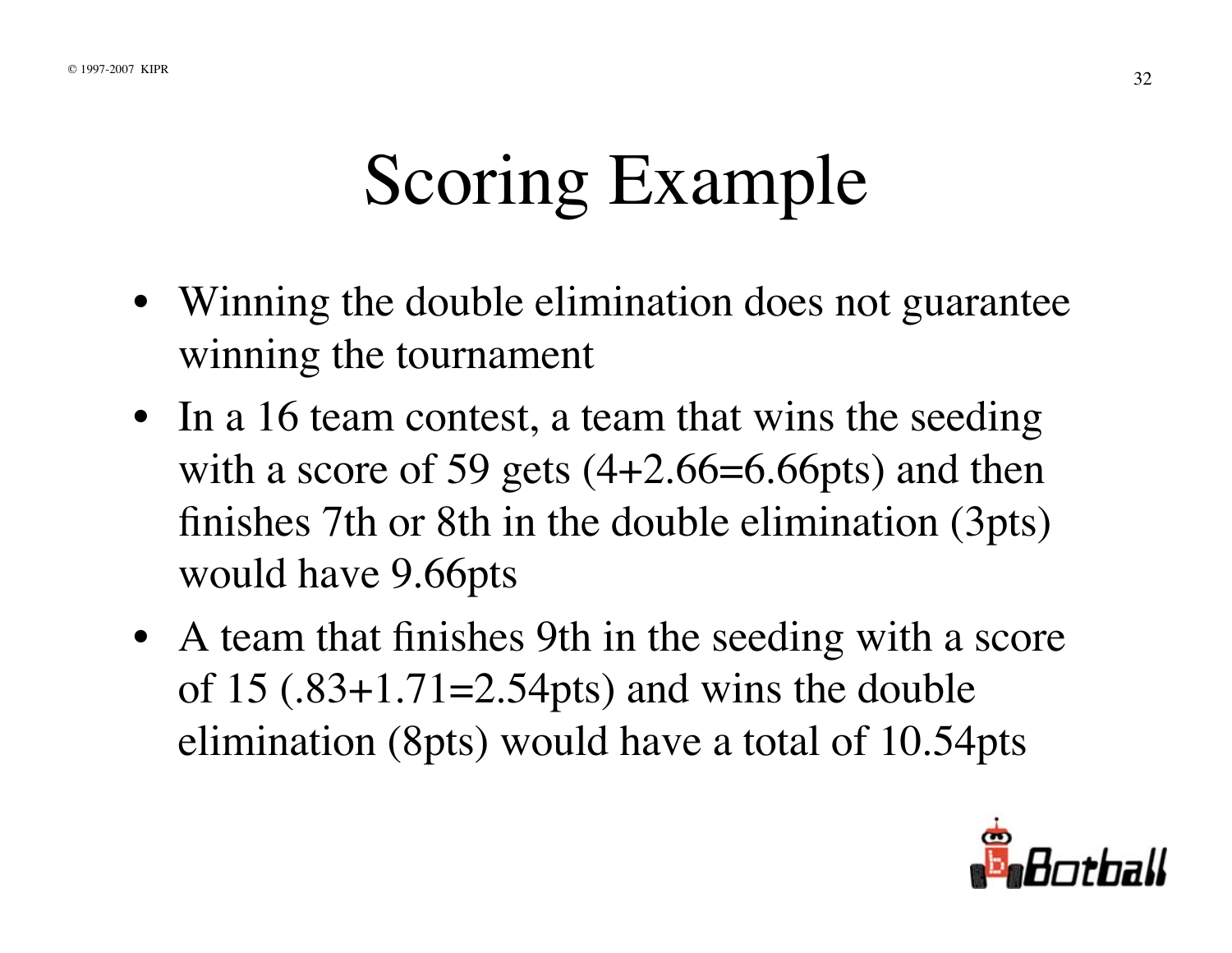#### Team Membership

- At least one Beyond Botball team member must be beyond High School in their educational careers
- College students, professional engineers, hobbyists, poets, and anyone else fulfilling the criteria above are all encouraged to participate

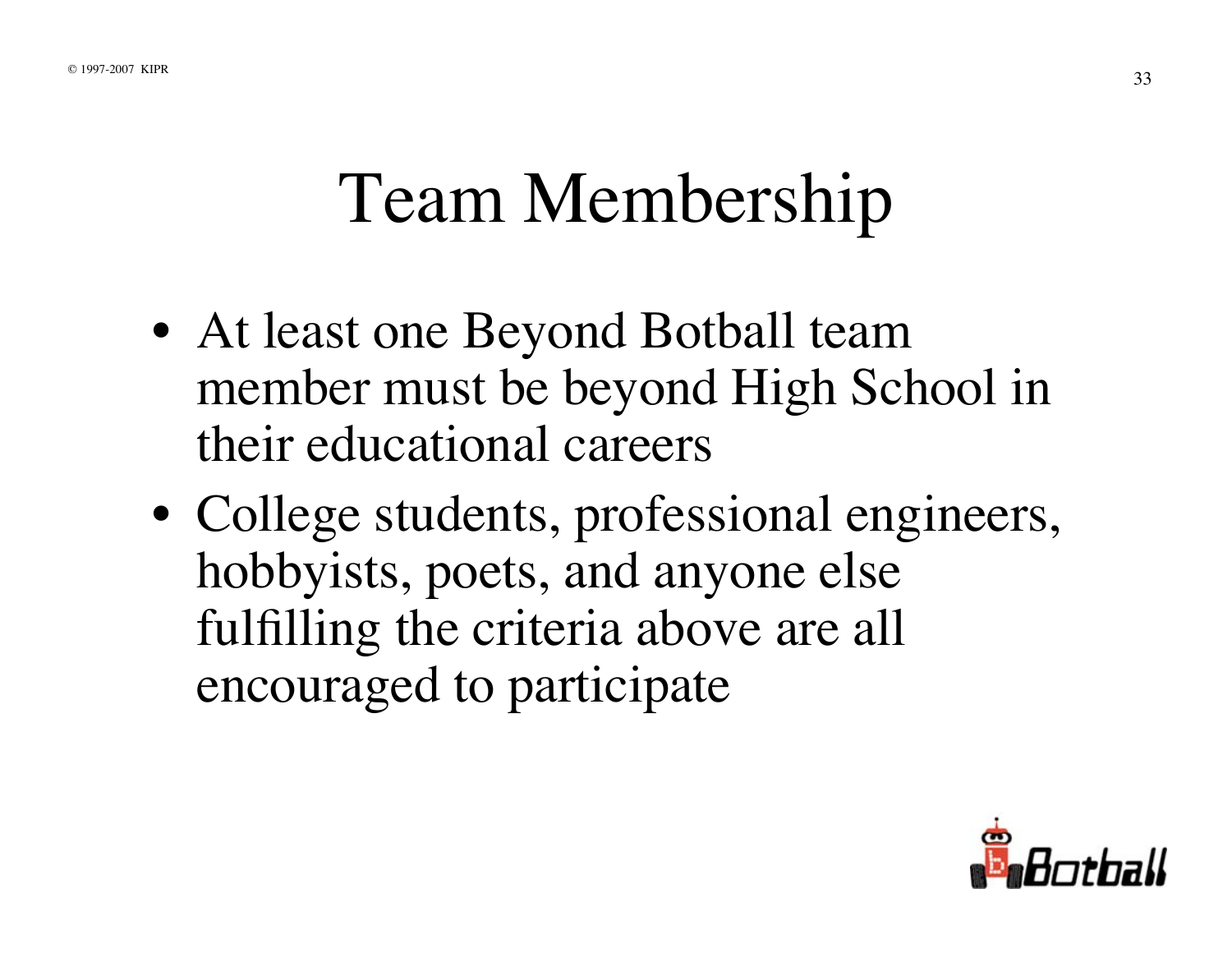# Things to do Before You Come to the Tournament...

- Test your robots from start to end:
	- Go through the entire starting sequence
	- Make sure you can calibrate to the starting light
	- Make sure the robots stop when they are supposed to: verify with a stop watch!
- **Does the starting sequence work with very bright overhead lights** (tournament tables will have bright lights hung about five feet above the tables) - **Test the shielding of your sensors!**